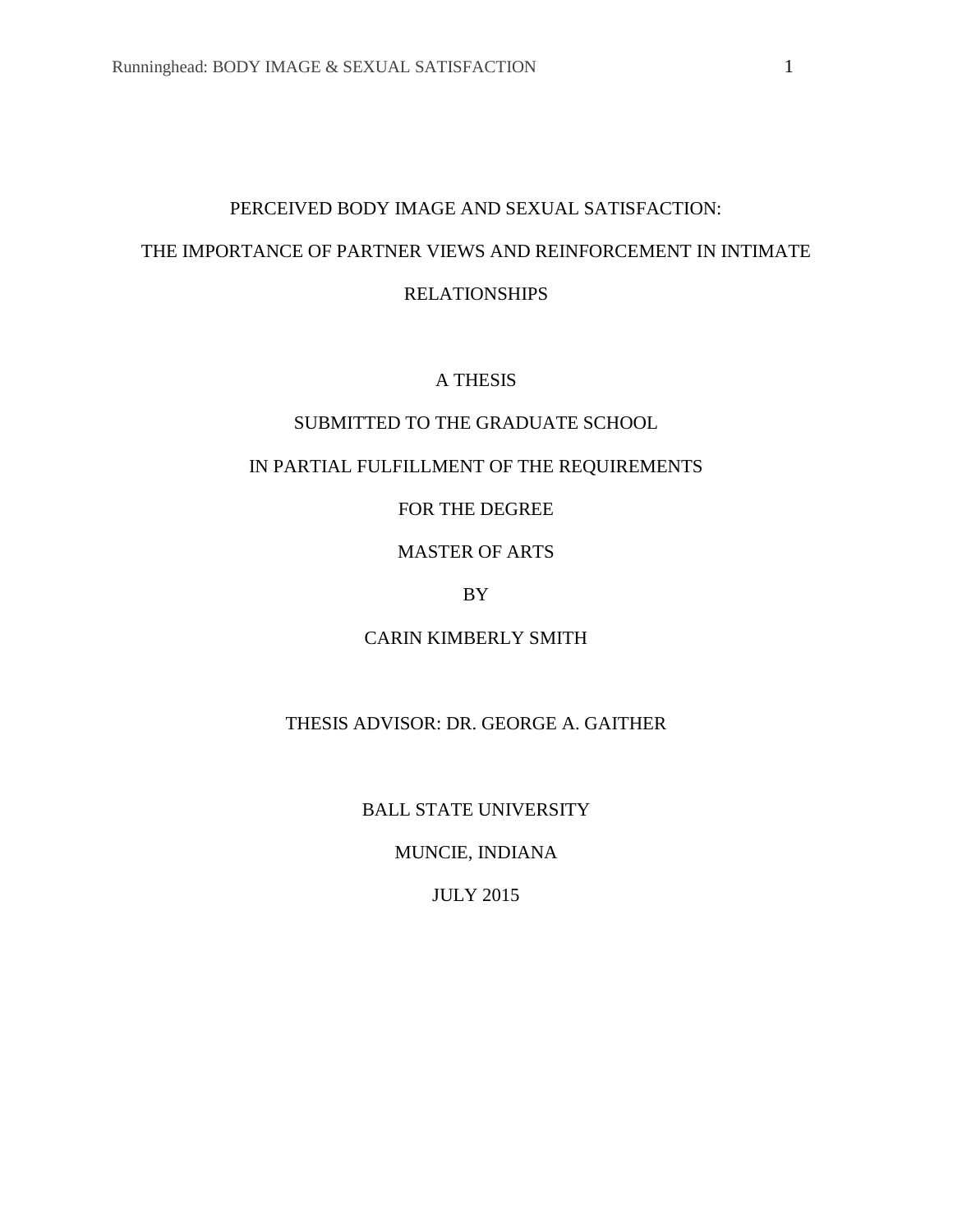#### Acknowledgements

I would like to acknowledge and offer sincere thanks to the following people for supporting the completion of this thesis:

To Dr. George A. Gaither, Dr. Katie M. Lawson, and Dr. Rachel H. Gentry, thesis committee members, for extending to me patience and understanding, as well as providing me with the skills needed to complete my thesis, for the time and assistance creating and finalizing this project and manuscript, as well as for their flexibility and support when the project and its timeline deviated from the original plan.

To George A. Gaither, committee chair and mentor, for providing countless opportunities to grow as well as much needed guidance, challenging me to push myself farther, and helping me though all the unexpected kinks in my plans.

To Katie M. Lawson, committee member, for providing me with useful resources, explaining foreign concepts, and providing incredible support throughout this process.

To Rachel H. Gentry, committee member, for extensive encouragement, understanding and support, without which I would not be here today.

To my roommate, Nikki Roviso, for all of the late night coffees, library dates, self-care sessions, and allowing an embarrassing amount of unwashed dishes so that I could focus on this project.

And lastly, to my family, for providing unconditional love and support, and helping me to understand and accept that not everything is within my control (and that's okay).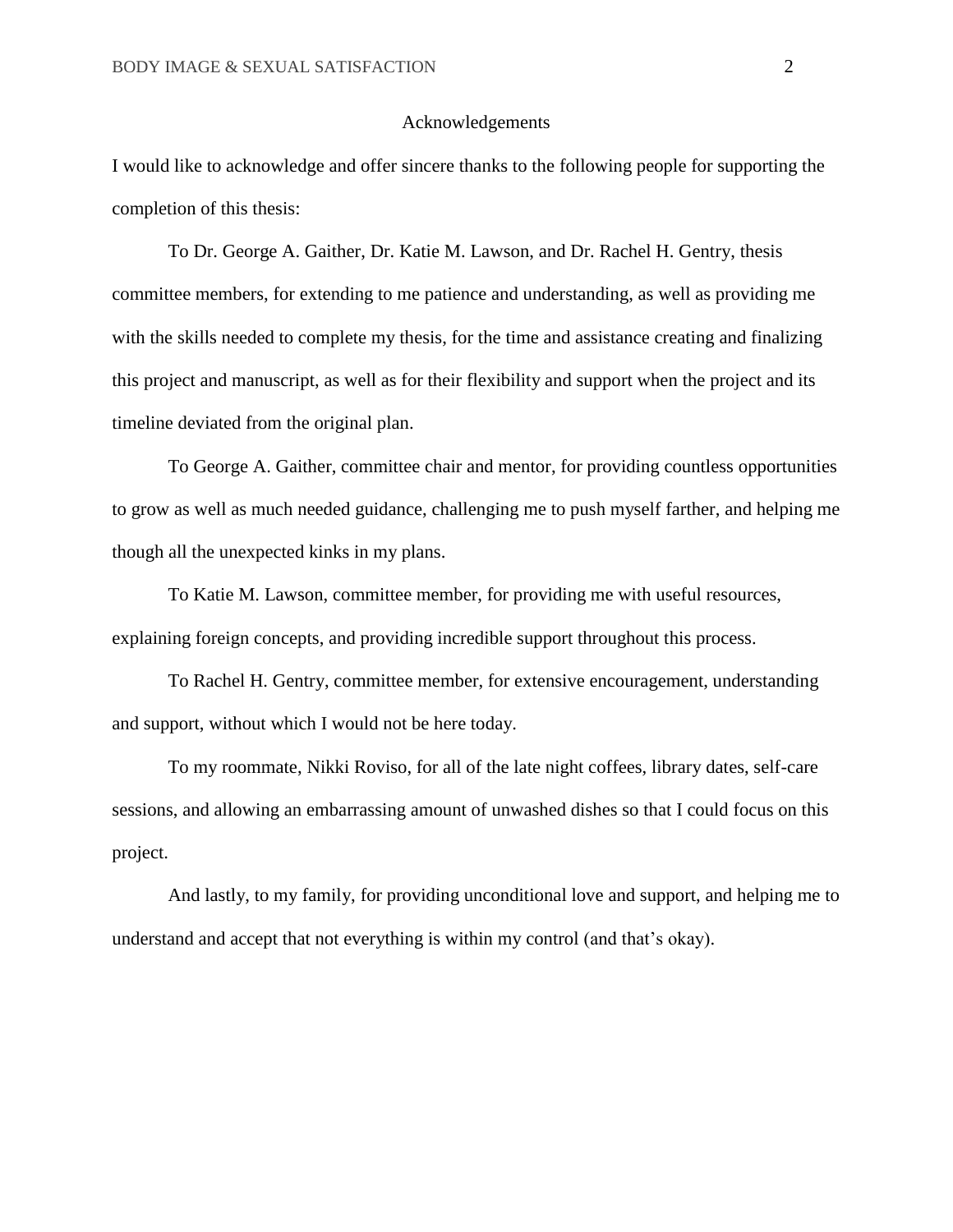#### Perceived Body Image and Sexual Satisfaction

Combined with the rising rates of body image dissatisfaction and low self-esteem in women, the strong association between sexual behaviors and body image should be considered a significant concern in human health and sexuality (Ackard, Kearney-Cooke, & Peterson, 1999).While several associations between an individual's poor body image and low sexual satisfaction have been made (Steer & Tiggemann, 2008; Smith et al., 2011), this relationship does not capture the whole story. Researchers have found that participants place a significant amount of importance on how they are perceived by others. These perceptions often have the ability to influence cognitions and behaviors (Erbil, 2012; Lemer, Blodgett-Salana, & Benson, 2013). As there is more than one person in a relationship, the associations between an individual's body image and sexual satisfaction may be influenced by his or her partner in the relationship. With this in mind, it stands to reason that the perception of the partner's satisfaction with the individual's body is important when considering the individual's sexual satisfaction.

## **Body Image**

Body image is a complex social construct that can be defined and measured in multiple ways. One way of defining body image is as the subjective perceptions and attitudes about one's own body (La Rocque & Cioe, 2011). Because body image is multidimensional, several scales have been designed to assess these different aspects of body image. For example, the Multidimensional Body-Self Relations Questionnaire (MBSRQ; Cash, 2000) is broken down into several subscales, such as the appearance evaluation subscale (AE), which focuses on feelings of physical attractiveness or unattractiveness, to better achieve a full picture of body image satisfaction. The subscales vary in content in attempts to encompass all aspects of body image. The multidimensionality adds to the complexity of defining body image, and individuals'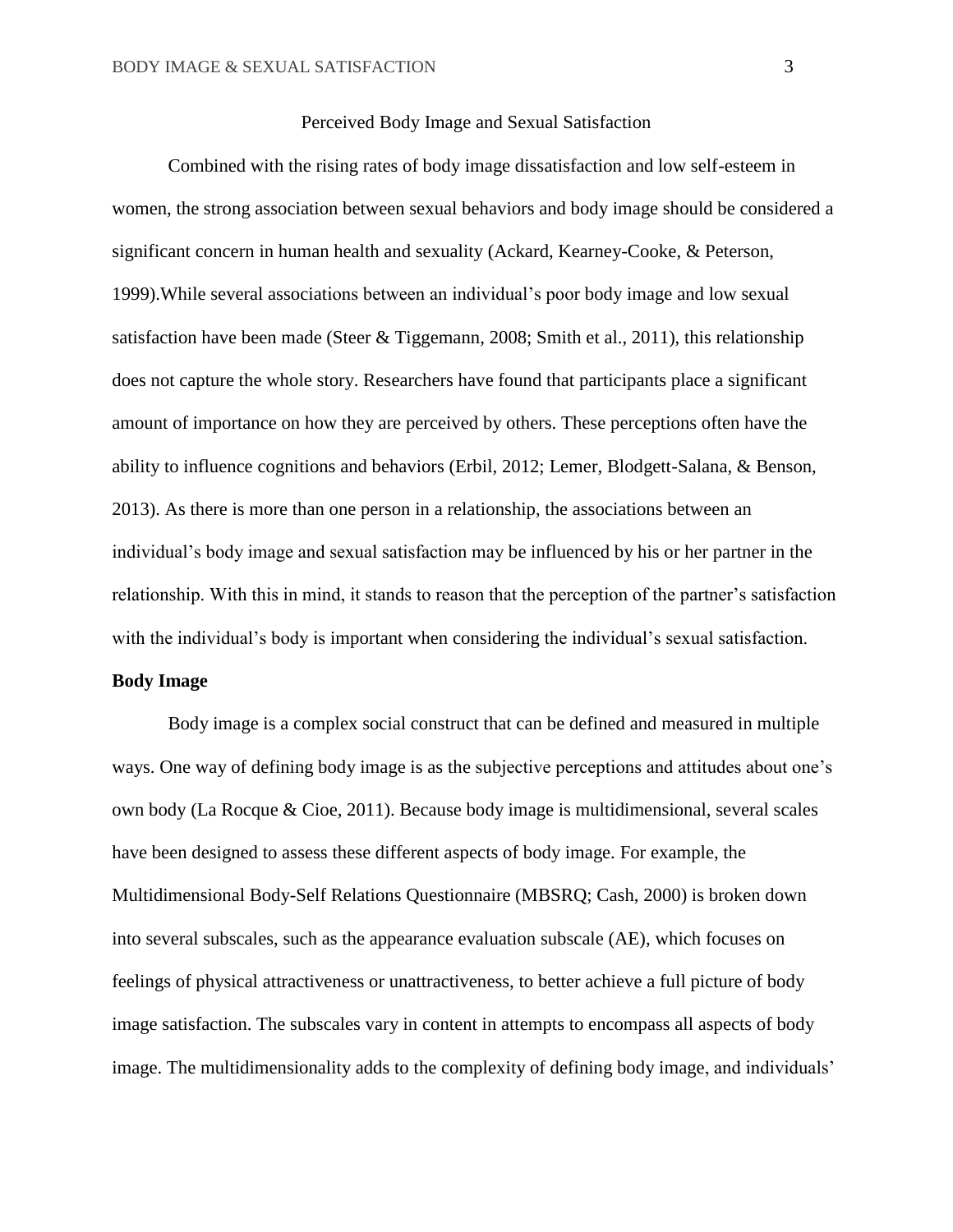body images easily become distorted and affect other areas of functioning (van den Brink et al., 2013).

According to Ackard, Kearney-Cooke, and Peterson (1999), body image influences selfimage cognitively, emotionally, and behaviorally. Cognitively, body image has the ability to lower an individual's self-worth and create distractions in everyday life. Emotionally, lower body image is more associated with negative attitudes and feelings of depression or resentment. Behaviorally, an individual with negative body image is more likely to engage in risky behavior because of lower self-worth. All of these aspects—cognitions, emotions, and behaviors—are recognized as being engaged during sexual acts. There is strong support for the association of body image with frequency of and comfort with sexual behavior (Ackard, Kearney-Cooke, & Peterson, 1999). If a woman is distracted by thoughts about her body, she is less likely to be able to focus on her sexual pleasure to gain maximum sexual satisfaction (Steer & Tiggemann, 2008). **Sexual Satisfaction**

Much like body image, sexual satisfaction is a multifaceted construct. Sexual satisfaction is one's subjective evaluation of the various dimensions within a sexual relationship (Mark,  $\&$ Murray, 2012). Based on an extensive literature review, del Mar Sanchez-Fuentes, Santos-Iglesias, and Sierra (2014) identified a number of variables associated with sexual satisfaction, such as socio-demographics or psychological health status, variables characteristic of intimate relationships, social support variables, and variables regarding beliefs and values. In a sample of 116 undergraduate women from an Australian university, Steer and Tiggemann (2008) found that satisfaction in the relationship was a major predictor of sexual functioning and overall sexual satisfaction. They also found that self-objectification was closely related to self-consciousness during sex, body shame, and decreased sexual activity. Other influences on sexual satisfaction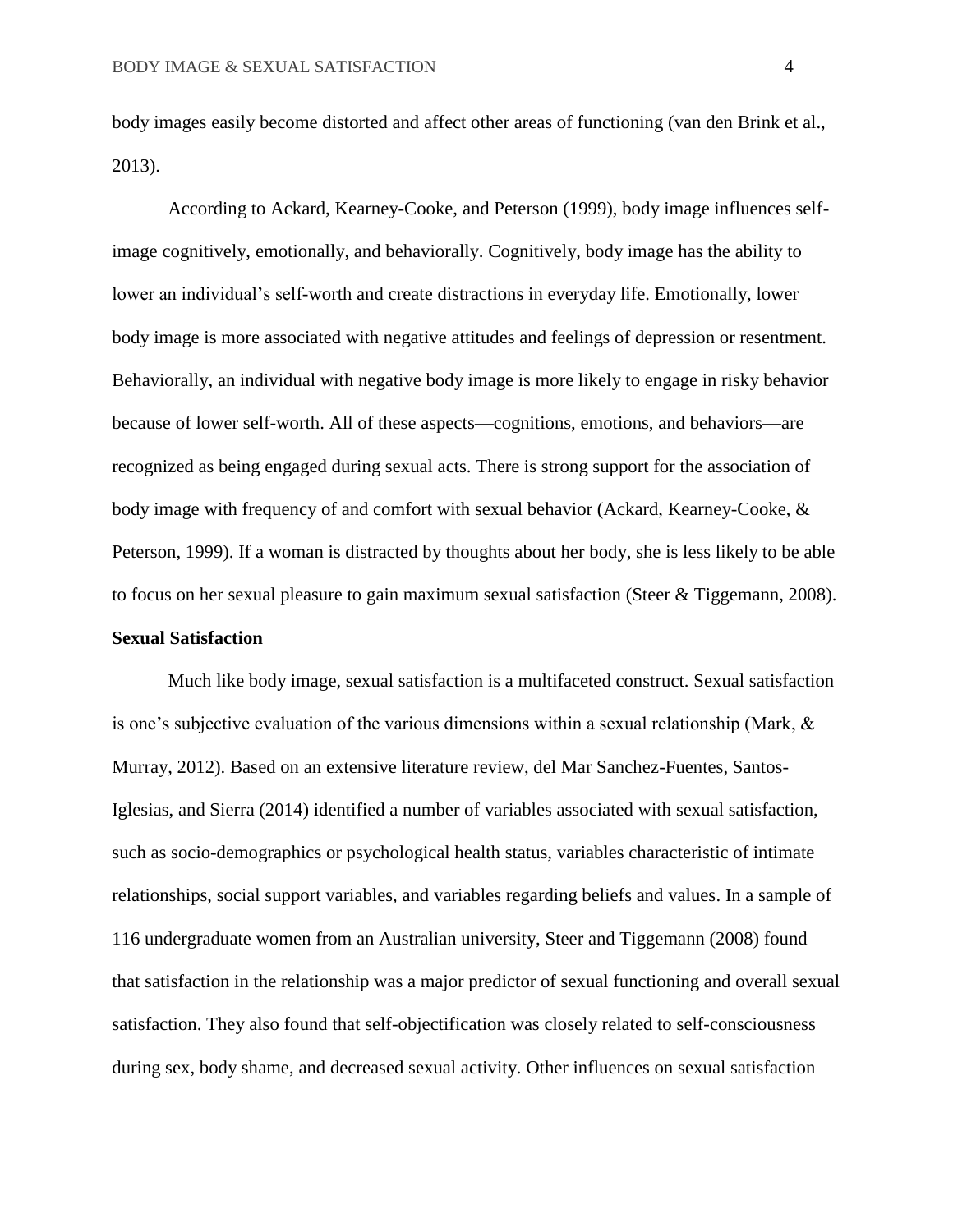include "spectatoring," where individuals mentally disengage from the sexual act and instead analyze the situation rather than experiencing it (Purdon & Holdaway, 2006).

Another influence of sexual satisfaction is how individuals perceive and are perceived by their partner (Luo, Zhang, Watson, & Snider, 2010). For example, in a sample of 58 heterosexual and homosexual undergraduate couples, Stoeber (2012) found that dyadic perfectionism influences satisfaction within the context of the relationship. The study focused on two types of perfectionism, expectations, such as better performance during intimacy, towards one's partner and the perceived expectations from one's partner. These perceptions were found to put stress on both individuals in the relationship and negatively affect the opinion of the quality of the relationship (Stoeber, 2012).

#### **Perceived Body Satisfaction**

Frederickson and Roberts (1997) postulate that women internalize how others view them and then use it as a primary means of viewing their own body or self. This concept is known as the objectification theory and essentially states that individuals, women in particular, view themselves how they believe others view them. It is suggested to lead to negative outcomes within the individual, including unipolar depression, sexual dysfunction, and eating disorders (Frederickson & Roberts, 1997). This idea insinuates that people would have a tendency to be critical on themselves, but no more critical than how they believe others perceive them. This has not always been found to be true. It is possible that the perception of self and perception of others' opinions of the individual can differ.

 Markey and Markey (2006) conducted a study on body image satisfaction and perceived body image satisfaction. Using a sample of 95 heterosexual couples, they found that women were more critical of themselves than their perceptions of their partner's ratings. This means that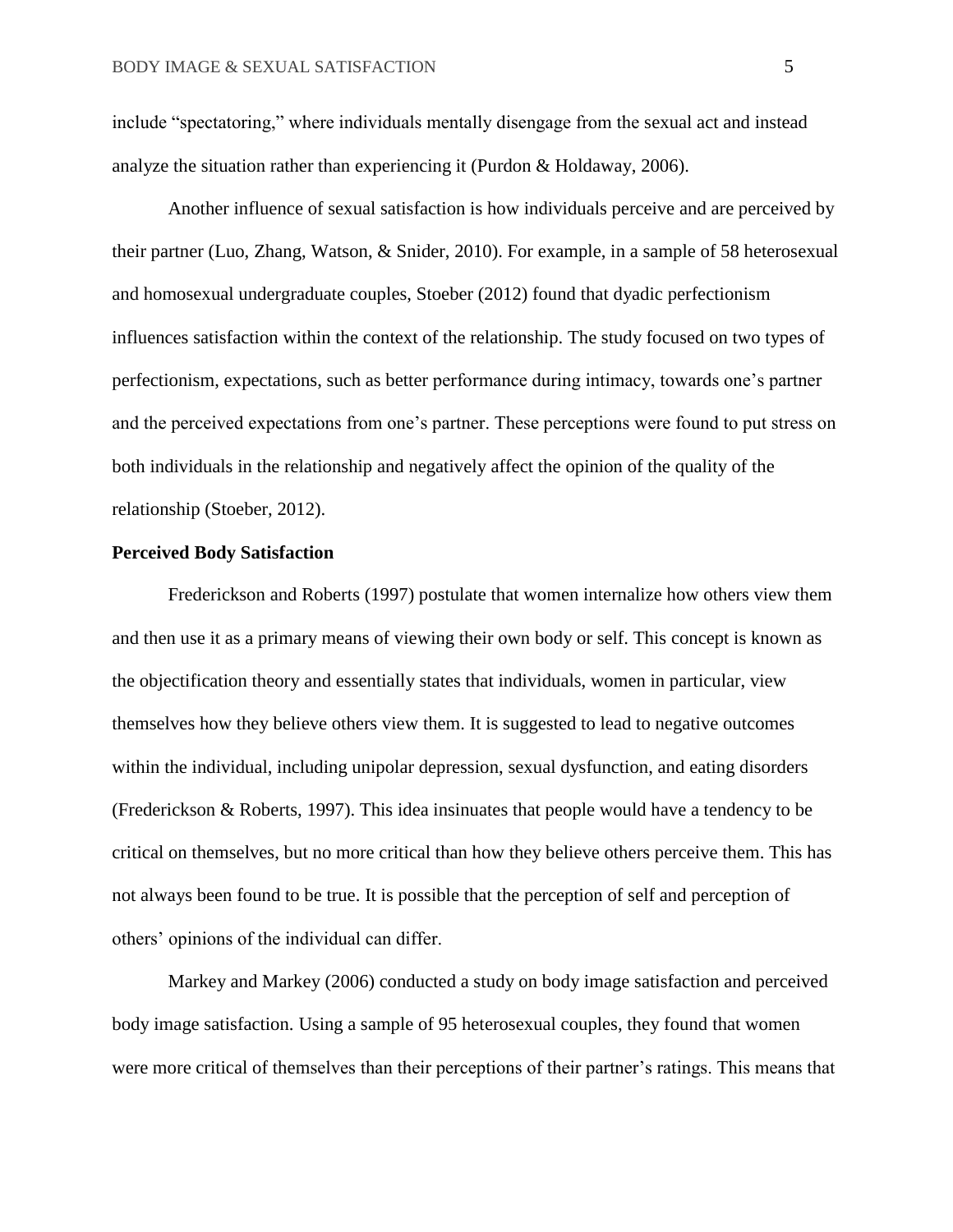women's body image satisfaction, scored using the Contour Drawing Rating Scale, was found to differ from their partner's perceived body satisfaction with the individual's body, also scored using the Contour Drawing Rating Scale, which seems to contradict the objectification theory. Various theories can be applied to understand these findings. For example, the "love is blind" bias is the theory that individuals perceive their partners to be more attractive than reality (Swami, Stieger, Haubner, Voracek & Furnham, 2009). This theory would suggest that an individual's partner is likely to perceive the individual as being more attractive than they really are, leading to higher body satisfaction.

Girouard et al. (2014) studied partner influence on body image in 106 heterosexual couples, recruited at a university in France, who had been living together for a minimum of six months. Similar to the results in Meltzer & McNulty (2010), body dissatisfaction in women was found to be associated with lower sexual satisfaction for both partners. Girouard et al. suggests that sexual affirmation and cognitive distractions during sex might be associated with the satisfaction of the partner. They postulate that it is possible that an individual will be dissatisfied if their partner is distracted by the partner's own appearance (Girouard et al., 2014). Therefore a partner with low body image may cause an individual to be dissatisfied with the sexual experience. It is important to note, however, that this reasoning for the relationship is merely speculation and has yet to be proven.

#### **Partner Influence & Verbal Feedback**

Partners within a relationship have a significant effect on each other. Social Influence theories suggest that individuals in self-defining relationships are strongly influenced not only by their partner, but by the relationship itself (Orina, Wood, & Simpson, 2002). This means that the individual is likely to turn to the relationship when making decisions and rely on the values set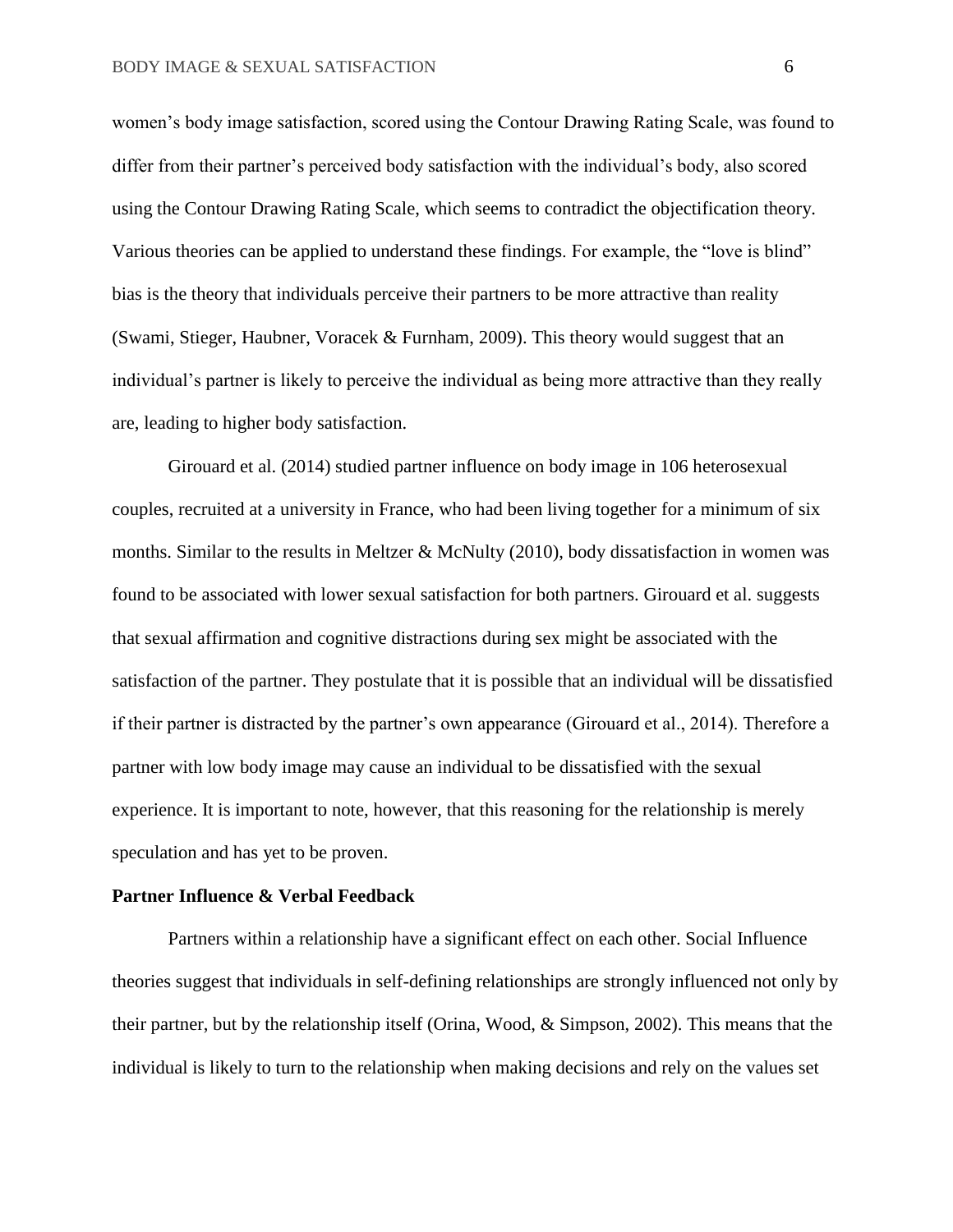up in the context of that relationship (Orina, Wood, & Simpson, 2002). If the relationship has established norms regarding values (i.e. health or appearance) then it is likely that the individual will turn to those norms about how to view him or herself. For example, if a norm within the relationship stresses the importance of appearance, or an established belief is that "my partner desires a thin mate," the individual will be critical of his or her appearance or weight, hoping to be closer to the ideal. These values and norms could be the result of opinion or perception of opinions, but also have the capability of being established through verbal communication. One study found that over 30% of students in serious committed relationships had either told their partner or had been told by their partner to gain or lose weight (Sheets & Ajmere, 2005). This communication expresses what is acceptable and establishes values and norms in the relationship.

Sheets and Ajmere (2005) explored the expression of weight-related concern and importance of weight in college students' dating relationships. By surveying 554 undergraduates, researchers found that, in men, weight was positively correlated with relationship satisfaction, but with women was negatively correlated with satisfaction As previously stated, the results of this study found that over 30% of students in serious committed relationships had either told their partner or been told by their partner to gain or lose weight (Sheets & Ajmere, 2005). For women, they were just as likely to have been told to either gain or lose weight, while men were predominantly told to gain weight. As a result, women who were told to lose weight and men told to gain weight actually had lower reported relationship satisfaction (Sheets & Ajmere, 2005).

Burke and Segrin (2014) looked at the influence of romantic partners in regard to diet and exercise (and other health behaviors) in 192 heterosexual couples. Using an Actor-Partner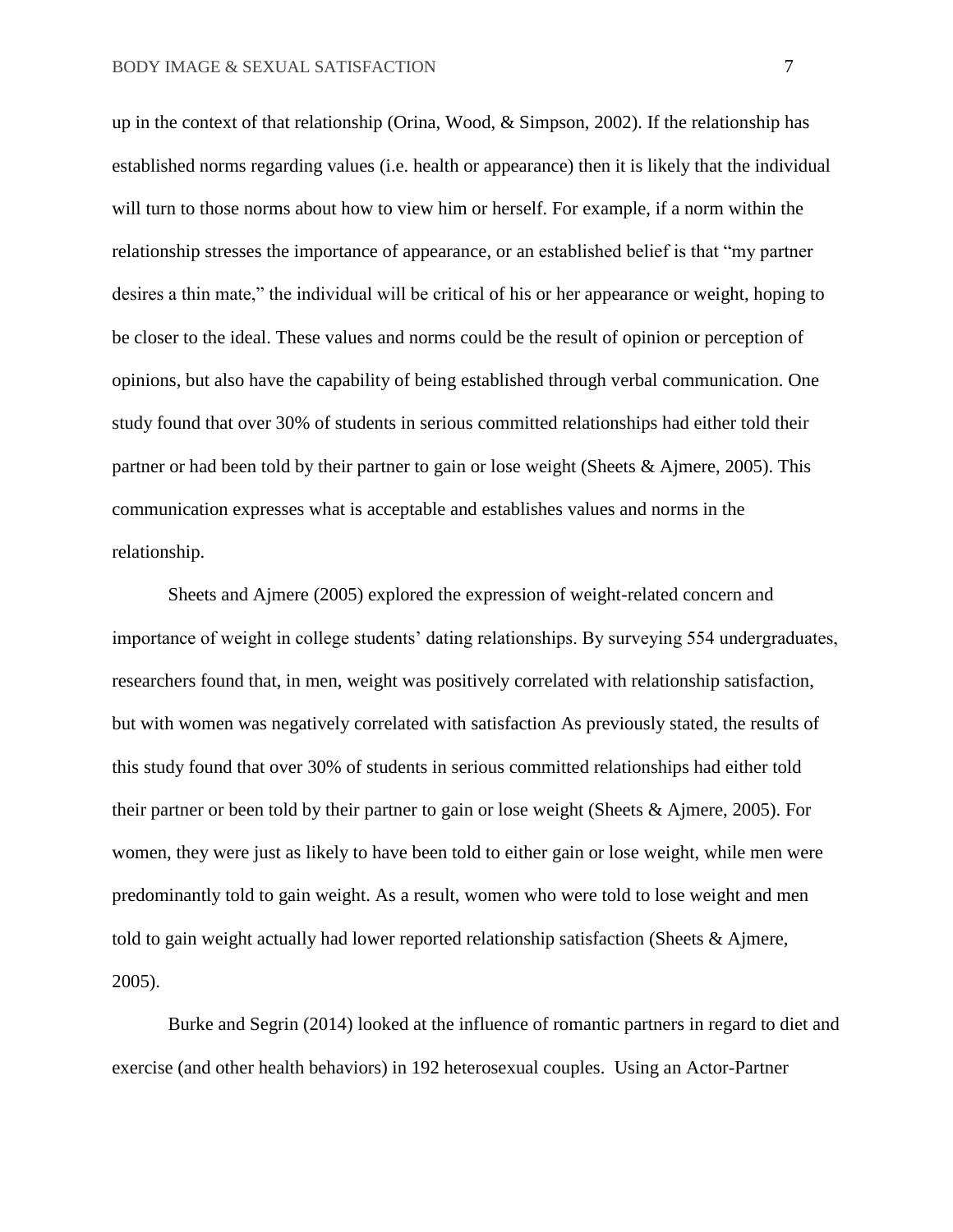Mediator Model to analyze these associations, researchers found that individuals reported feeling more supported when their partners used positive influence strategies. Furthermore, men who felt more supported by their partner also engaged in healthier behaviors than those who did not (Burke & Segrin, 2014). This finding was not found in women, potentially because of the impact of the feedback given to the individuals about diet, exercise, and their implications on weight.

Calogero, Herbozo, and Thompson (2009) examined the relationship between experiences of appearance commentary and women's objectification processes in 116 female undergraduate students at a university in Australia. Results indicated that the impact of the appearance comments was associated with body dissatisfaction and body surveillance (Calogero, Herbozo & Thompson, 2009), as defined as individuals focusing on how his or her body looks rather than how it feels, essentially viewing their bodies as an observer (McKinley & Hyde, 1996). Furthermore, the individuals with more negative feelings about appearance criticism and more positive feelings with appearance complements had higher body surveillance and body dissatisfaction (Calogero, Herbozo & Thompson, 2009).

#### **Body Image, Sexual Satisfaction, and Partner Perceptions**

Several aspects of body image, including weight concern and thoughts about body during sexual activity, contribute to sexual satisfaction (Pujois, Mesten, & Seal, 2010). These aspects, as previously mentioned, have the capability of altering cognitions and increasing maladaptive thought processes, like excessive shame or anxiety (Ackard, Kearney-Cooke, & Peterson, 1999). Because of the level of shame and anxiety that many women feel about their bodies in general, self-consciousness during sexual activity is also likely to occur (Steer & Tiggemann, 2008).

Self-consciousness can occur at any time or stem from a number of sources. Often it is a result of an individual's perceived understanding of how others view the individual. Zhaoyang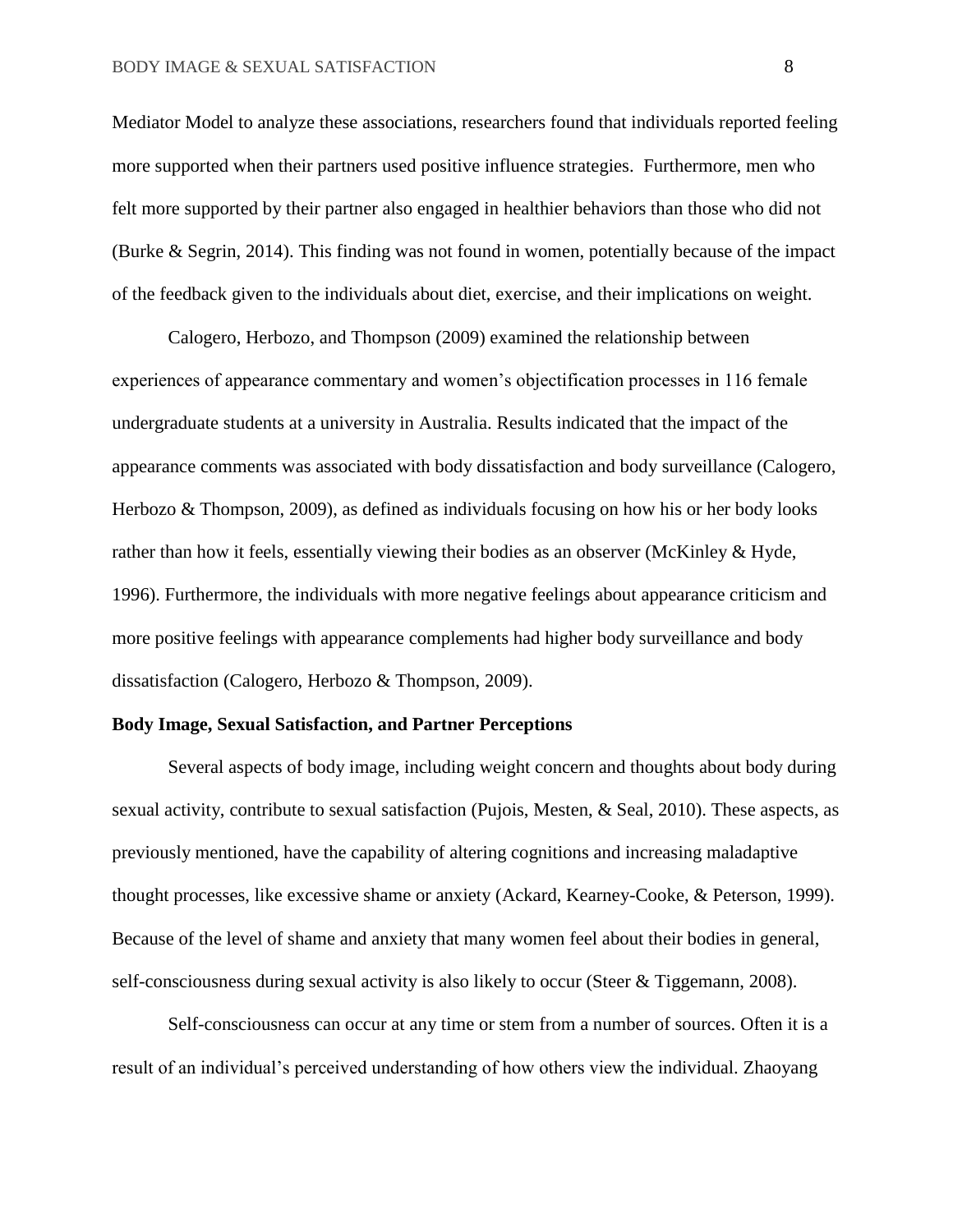and Cooper (2013) analyzed not only individuals' views of their own body image and its effect on their sexual satisfaction, but also individuals' views of their partner's perceived rating of body image in 144 couples. An important finding was a significant interaction between partners' perceived body image of the participant and gender. Perceived body image had more of an effect on sexual satisfaction for women than for men (Zhaoyang & Cooper, 2013).

When analyzing the results, Zhaoyang and Cooper (2013) controlled for the individual's satisfaction with the partner's body and partner's satisfaction with the individual's body to focus on the dyadic nature of the research. Contrary to previous findings, which took the dyadic perspective, this study found that an individual's own body satisfaction was not a significant predictor of the individual's sexual functioning, when taking the dyadic perspective. Furthermore, their results indicated that satisfaction with the partner's body more strongly predicted the sexual satisfaction than satisfaction with the individual's own body (Zhaoyang & Cooper, 2013). Body image satisfaction was not a predictor of sexual satisfaction, when taking the dyadic perspective, thus reinforcing that an individual approach to sexual satisfaction and body image is not adequate. Furthermore, researchers who sampled 373 random couples, with wives no older than 35 years of age, have found a positive relationship between verbal affirmation and joyful sex (Henderson-King, & Verhoff, 1994)

#### **The Current Study**

The current study is designed to explore the relationship between perceived partner's satisfaction with the participant's body (PPS) and the participant's sexual satisfaction. Too often researchers focus on only half of the relationship, only assessing the body image satisfaction of the participants in the study (Steer & Tiggemann, 2008). Some studies are progressively moving towards incorporating the opinions of both partners involved in the relationship, which gives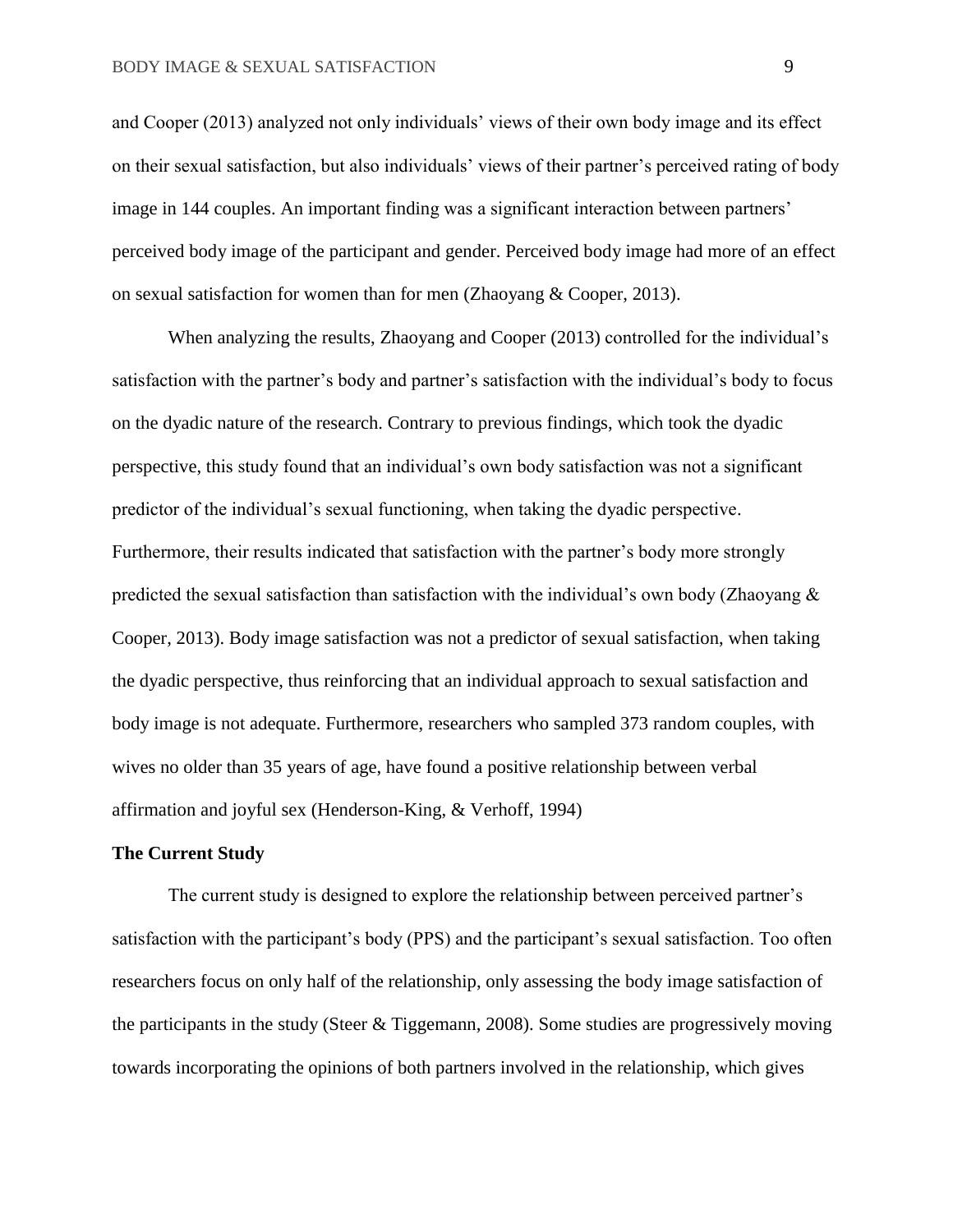more clarity to the actual dynamics of the relationship, including sexual satisfaction and functioning (Zhaoyang & Cooper, 2013). The current study incorporates an alternative way to measure body image and sexual satisfaction with the intention of incorporating the perceptions of both partners of the relationship. The aim is to obtain a more comprehensive picture of body image and its relation to sexual satisfaction by incorporating the partner's perceived satisfaction with the individual's body (PPS), which is how satisfied the participant believes his or her partner is with the participant's body. In order to measure PPS, or similar concepts, previous studies have commonly used a modified Contour Drawing Rating Scale (Markey & Markey, 2006; Girouard et al., 2014). However, the scale has generally been used to assess satisfaction for the body as a whole, rather than attending to the multidimensionality of body image satisfaction. Therefore the PPS will not be measured with the Contour Drawing Rating Scale and instead a different scale was created for the purpose of this study.

 Moreover, the current study not only asks the participant to answer how they believe their current partner would rate them; participants will also be asked about any specific comments that have been made regarding his or her body, whether positive or negative. Analyzing the relationships between the participant's own body image satisfaction rating, the rating from the perspective of the partner, and the verbal feedback given to the individual from their partner allows for a holistic approach to how an individual views himself or herself. As previously mentioned, the objectification theory states that individuals view themselves primarily based on how they believe others perceive them. With this in mind, discrepancies between ratings might serve as interesting results in need of further investigation.

Other variables included in the study consist of demographics (gender, age, and ethnicity) and Body Mass Index (BMI). BMI was assessed because of its established relationship with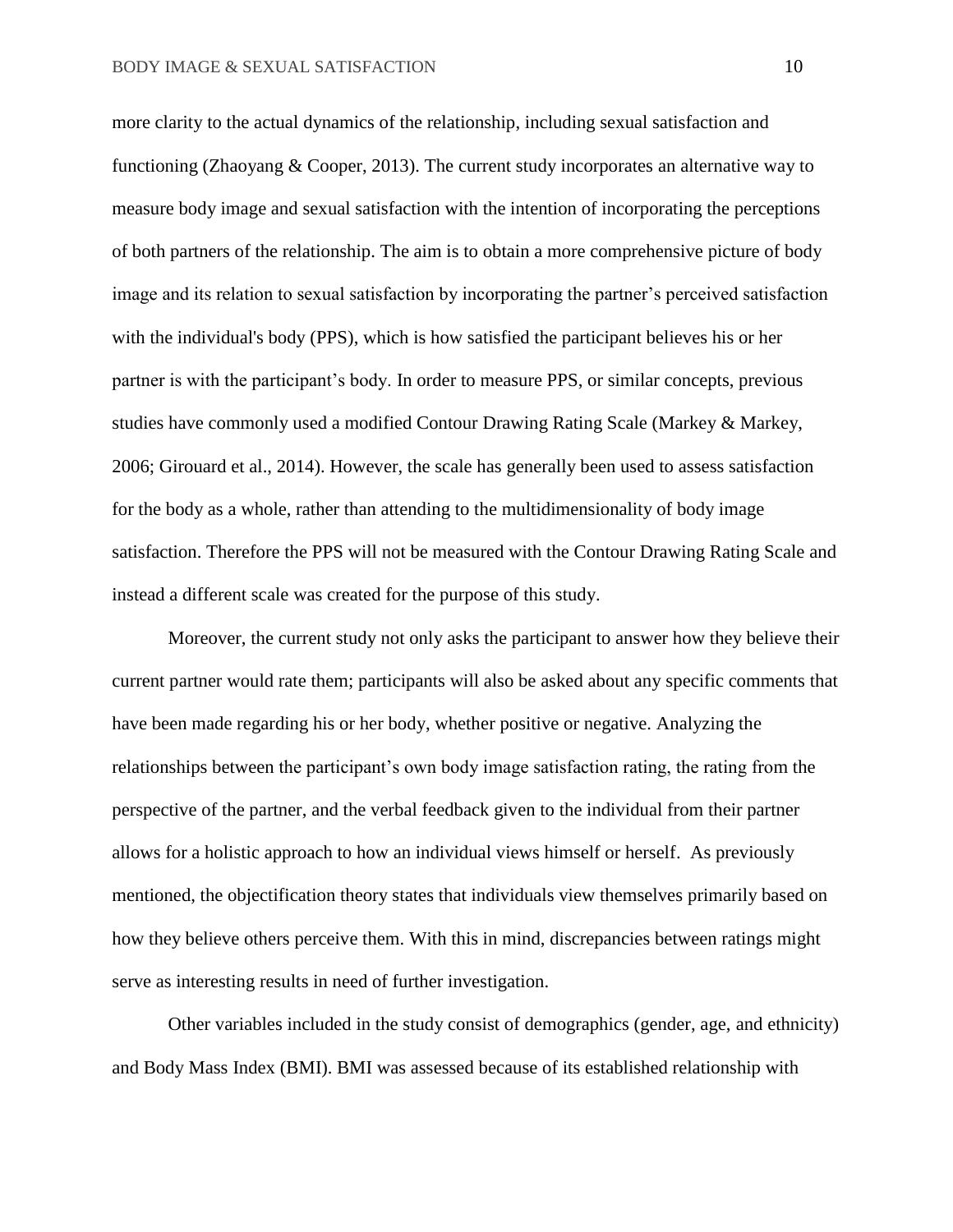body image and therefore was examined (Meltzer & McNulty, 2010; Smith et al., 2011; van den Brink et al., 2013). It is possible that the participants whose body image scores do not align with their BMI (for example someone with a healthy BMI reporting a constant preoccupation or dissatisfaction with weight), the same relationship will be reflected in their PPS (van den Brink et al., 2013).

**Hypotheses.** The current study proposes a number of hypotheses. (1) Because of its prevalence in previous literature, the first hypothesis is that there will be a relationship between an individual's body image rating and sexual satisfaction. More specifically, that body image will be significantly positively correlated with sexual satisfaction. (2) Because of their influences on each other, the second hypothesis is that body image satisfaction, PPS, and verbal feedback will be positively correlated. For example, it is likely that participants will draw from concrete examples (including verbal commentary) to deduce their partner's satisfaction. Because of the implications of the objectification theory, gender differences are expected. (3) More specifically, one expectation is that women will have lower body image satisfaction than men. (4) Furthermore, it is hypothesized that the correlation between PPS and sexual satisfaction will be stronger for women rather than men. (5) The final hypothesis is that PPS and verbal feedback will account for a significant amount of variance in sexual satisfaction, even after body image is taken out. Further relationships regarding demographic information will also be explored to validate the similarity of the current sample with previous literature and explore relationships between variables not previously studied in this context.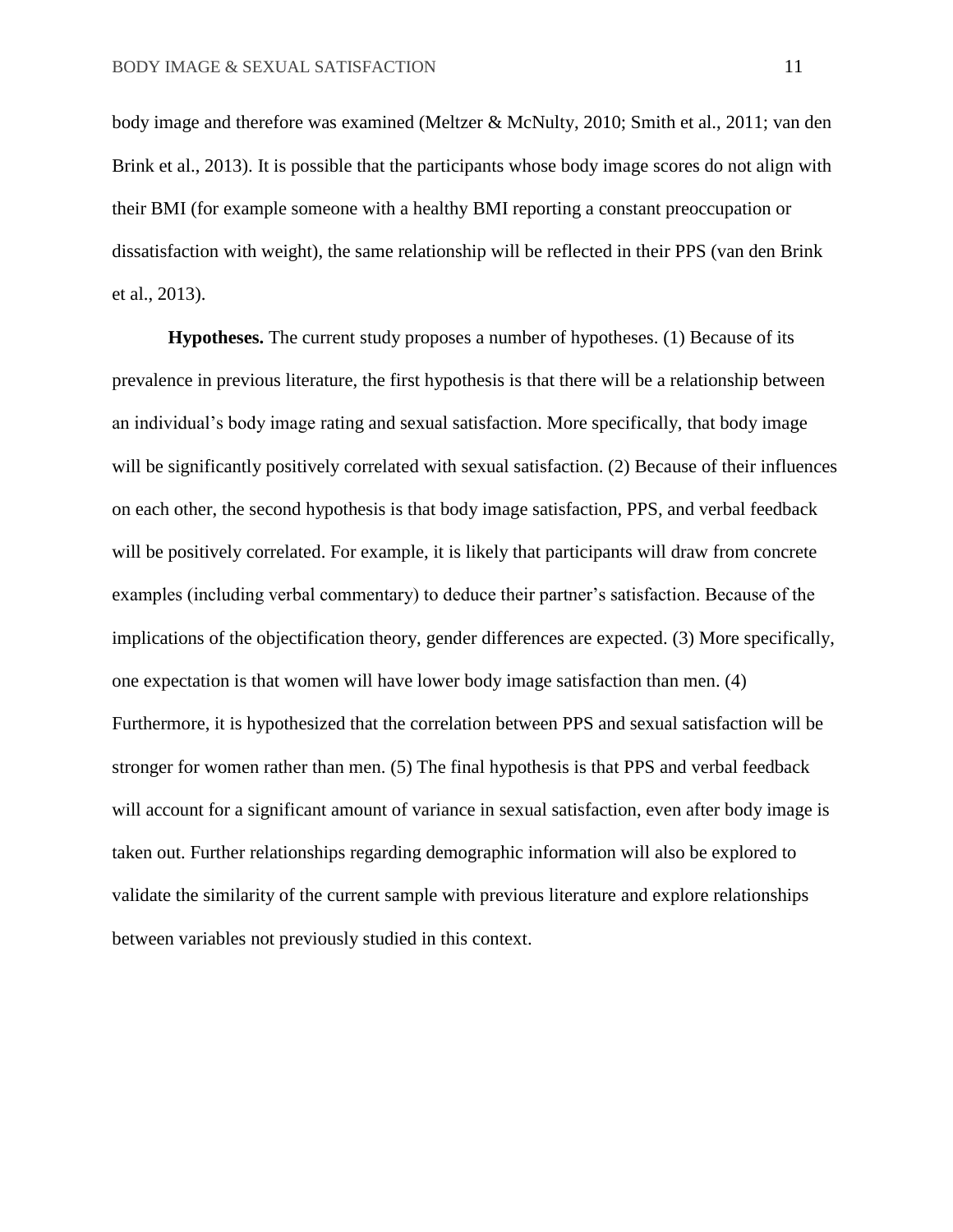#### **Method**

## **Participants**

While 702 individuals opened the survey and were presented with the informed consent, only 492 met the requirements to participate and completed the survey. Participants were required to be 18 years or older, the oldest reporting being 73 years old ( $M = 26.70$ ; SD = 9.73). Because of this requirement, 6 people were excluded from data analysis. Participants were also required to be in a heterosexual relationship lasting longer than three months ( $M = 5.01$  years;  $SD = 6.60$ ). The relationship requirements eliminated 168 people from the current study. Reported relationship type varied, with 44.1 % identifying as "Dating, not living together" ( $n =$ 217), 21.5% as "Dating, living together" (n = 106), 28.5% as "Married" (n = 140), and 5.7% as "Other"  $(n = 28)$ . Thirty two participants were removed from data analysis due to missing data.

Participants were recruited online, via an email to anyone with a Ball State email address distributed by the Ball State Communication Center  $(n = 173)$ , or through social media, including Facebook (n = 124) and Reddit (n = 195). The sample consisted largely of women (n = 359; 73%) with 24% of the sample identifying as men  $(n = 121)$  and 2.2% identifying as "Other"  $(n = 11)$ . The sample also identified as "White"  $(n = 430; 87%)$ , "African American"  $(n = 9;$ 1.8%), "Hispanic" (n = 23; 4.7%), "Asian" (n = 14; 2.8%), "Native American" (n = 5; 1.0%), "Multi-racial" ( $n = 4$ ; 0.8%) and "Other" ( $n = 6$ ; 1.2%). Participation was strictly voluntary as participants were offered no incentive for their participation.

## **Measures**

Besides collecting demographic information (sex, age, height, weight, and relationship status and length), body image, partner's perceived body image (PPS), and sexual satisfaction were measured. Height and weight were analyzed individually; rather, they were entered into a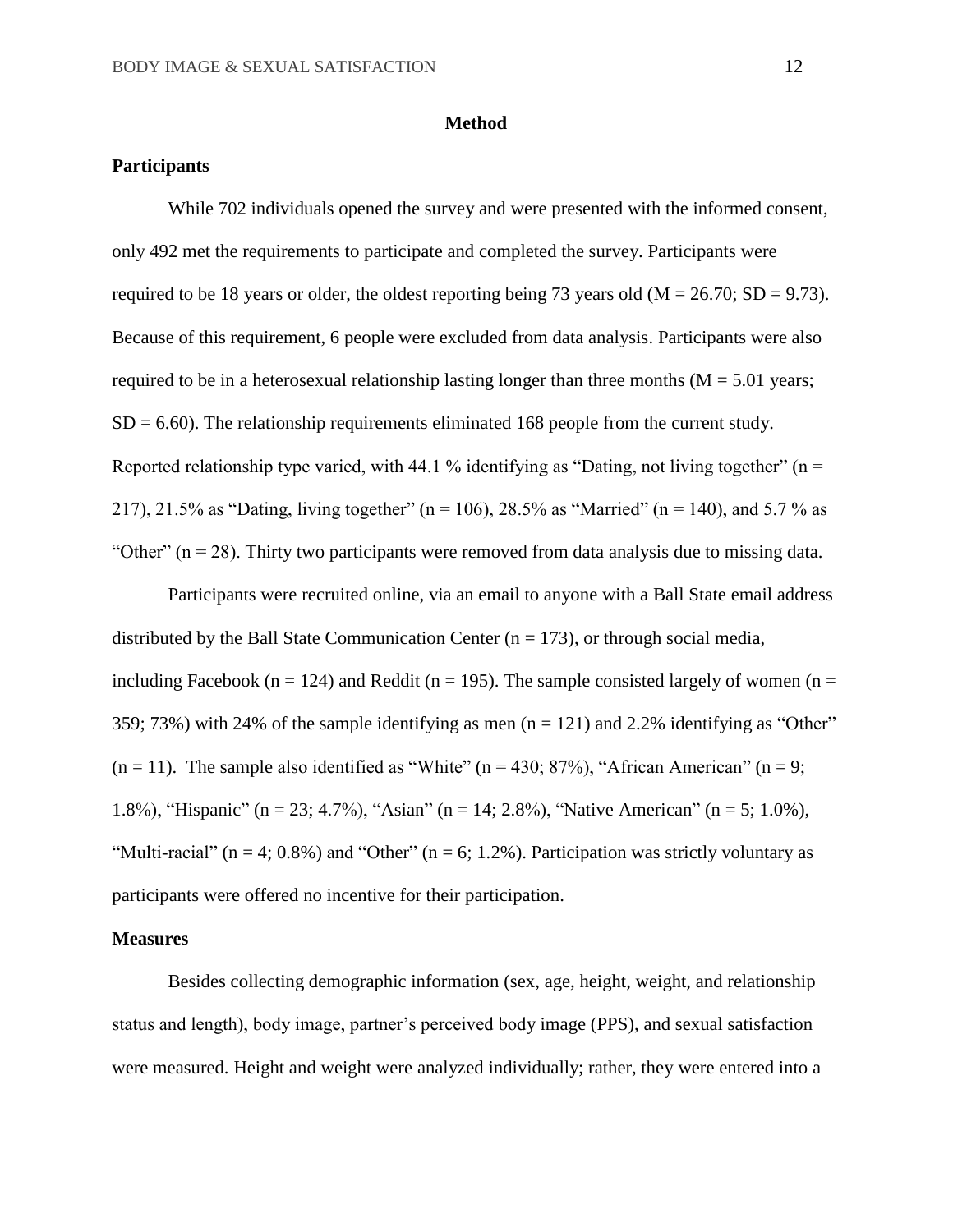formula calculating the participant's BMI ( $M = 25.98$ ; SD = 6.47). All questions and scales were presented in Qualtrics, an online survey, accessible to the participant anywhere that there is internet connectivity.

**Sexual satisfaction**. The Sexual Satisfaction Subtest (SSS) of the Extended Satisfaction with Life Scale (Allison, Alfonso, & Dunn, 1991) contains five items on a 7-point Likert scale (1 = *strongly disagree* and 7 = *strongly agree*) designed to assess participants' satisfaction with their sex life. This subscale of the Extended Satisfaction with Life Scale has high reliability, with an alpha of .96 and test retest of .87 (Alfonso et al., 1996). Regarding validity, the SSS has strong divergent validity, correlating weakly at best with all other subscales of the Extended Satisfaction with Life Scale (including family, social, physical, school, and work) except the relationship subscale, with which it had a strong correlation,  $r(260) = .57$ ,  $p < .05$  (Alfonso et al., 1996). The SSS was selected because of its applicable questions and easy comprehension. Example statements include "*In most ways my sex life is close to my ideal*" and "*I am generally pleased with the quality of my sex life.*" Higher scores on this scale are affiliated with higher sexual satisfaction. In the current study, this five-item scale also had a high reliability, with an alpha of .96.

**Body image satisfaction**. To measure body image satisfaction, two subscales of the Multidimensional Body-Self Relations Questionnaire (MBSRQ; Cash, 2000) was presented to the participants in their original form. The Appearance Evaluation subscale (AE), which includes seven items rated on a 5-point Likert scale (1 = *strongly disagree* and 5 = *strongly agree*), has a reliability that ranges from .85 to .87 in the college population and involves feelings of physical attractiveness or unattractiveness (Cash et al., 2002; Pearson &Hall, 2013). Higher scores are associated with positive feelings (Pearson & Hall, 2013). Example statements include "*my body*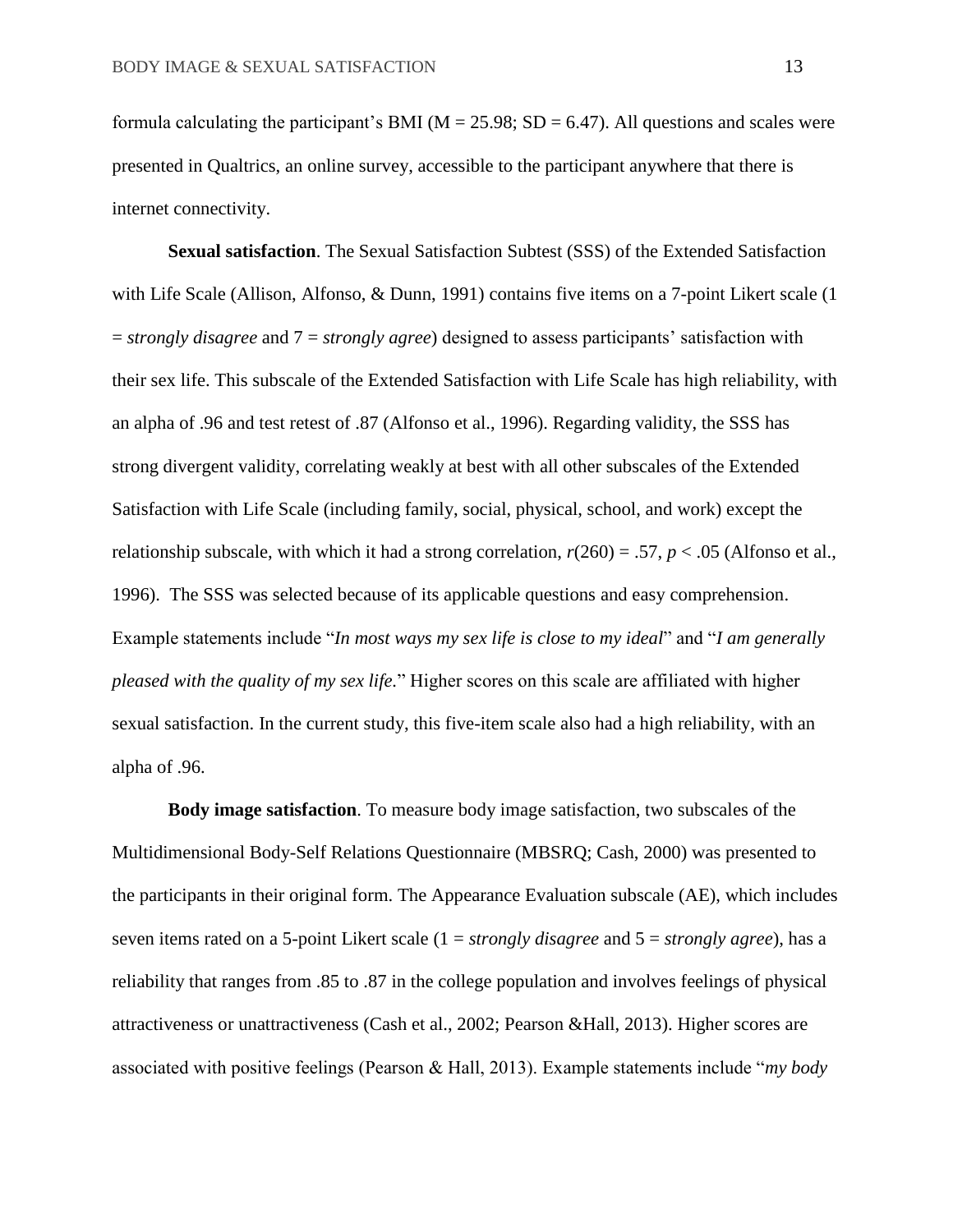*is sexually appealing"* and "*I like the way I look without clothes*." In the current study, reliability was found to be high, with an alpha of .91 ( $n = 485$ ). The Body Areas Satisfaction Scale (BASS) has a reliability ranging from .76 to .89 in the college population (Cash et al., 2002; Pearson & Hall, 2013) and focuses on specific aspects of appearance. It includes nine items rated on a 5-point Likert scale (1 = *very dissatisfied* and 5 = *very satisfied*). Higher scores indicate a general satisfaction with most areas of the individual's body. Participants rate satisfaction of various aspects of their body including aspects like, "*Face (Facial features, complexion)"* and "*Mid Torso (waist, stomach)*." In the current study, reliability for the BASS was also found to be high, with an alpha of .84 ( $n = 478$ ). These subscales were chosen because of their relatedness, yet their slight differentiation from one another.

**Perceived Partner Satisfaction.** To measure PPS, the same two subscales of the MBSRQ used in measuring the participant's body image satisfaction was modified to create a multidimensional measure of PPS. These two scales will include reframed questions so instead of addressing the participant's perspective they will address what the participant believes his or her partner's satisfaction is. The statements in the AE and BASS scales were not modified; only the instructions were altered. The modified AE scale for PPS (AE-PPS) contains seven items rated on a 5-point Likert scale (1 = *strongly disagree* and 5 = *strongly agree*). The modified BASS for PPS (BASS-PPS) includes nine items rated on a 5-point Likert scale (1 = *very dissatisfied* and 5 = *very satisfied*). For both scales, high scores indicate more positive feelings and higher satisfaction. Both of the scales measuring PPS were found to have high reliability, with the AE-PPS scale having an alpha of .91 ( $n = 488$ ), and the BASS-PPS scale having an alpha of .90 ( $n = 481$ ).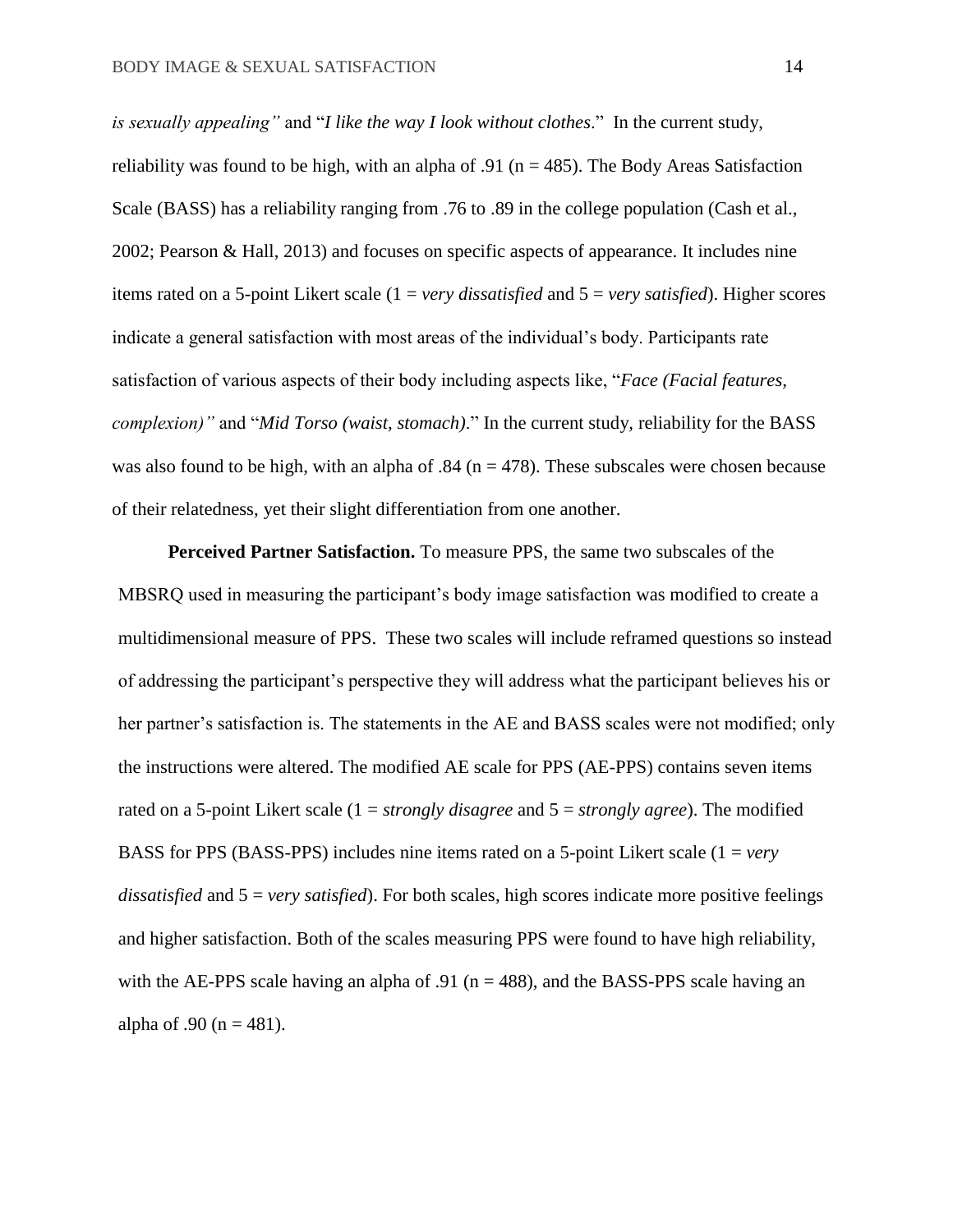**Verbal Feedback.** Similarly to the measure created for PPS, verbal feedback will also be measured using modified AE and BASS scales. These two scales will include reframed questions so instead of addressing the participant's perspective they will address what the comments made by the participant's partner. The statements in the AE and BASS scales were not modified. The modified AE scale for verbal feedback (AE-VF) contains seven items rated on a 5-point Likert scale (1 = *never,* 2 = *less than once a month,* 3 = *less than once a week,* 4 = *less than once a day*, and 5 = *more than once a day*). The modified BASS for verbal feedback (BASS-VF) includes nine items rated on a 5-point Likert scale (1 = *very negative,* 3 = *neither negative nor positive*, and 5 = *very positive*). For both scales, high scores indicate more positive feedback and higher communicated satisfaction. In the current study, AE-VF was found to have a high reliability, with an alpha of .82 ( $n = 483$ ) and the BASS-VF also had a high reliability, with an alpha of .90 ( $n = 484$ ).

#### **Procedure**

A link to the online survey was included in the recruitment email sent to all university affiliated email address. To increase recruitment, a link to the survey was also available on social media sites (e.g. Reddit, Facebook). After following the link, the participant was presented with an informed consent page. In order to participate and be presented with the survey, individuals selected "I agree" to indicate their understanding of the informed consent and willingness to participate in the study. If participants did not select "I agree," they were sent to a page thanking them for their time and were unable to participate in the study. Once participants selected "I agree," they were presented with a few questions about their current relationship. If participants answer that they were single, they were redirected to a page thanking them for their time and their participation in the study was completed. If participants indicated being currently in a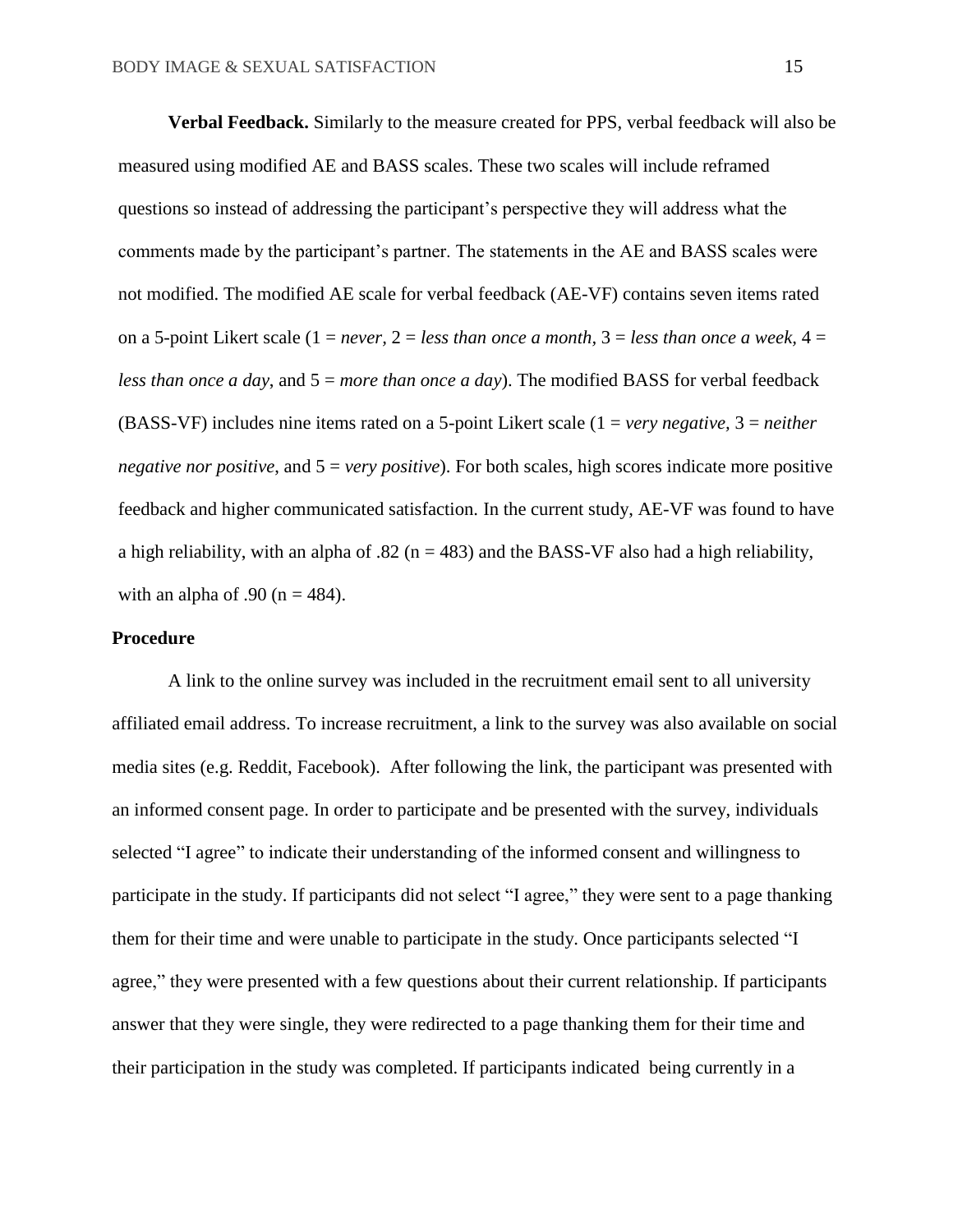committed, sexually active, heterosexual relationship lasting more than three months, they were presented with the rest of the demographic questions. After completion of the demographic questions, participants were presented with the measures of sexual satisfaction, body image satisfaction, PPS, and verbal feedback. Once participants completed the survey, they were thanked for their participation and the study was over.

#### **Results**

A variety of statistical analyses were performed to test the hypotheses. (1) Correlations were used to analyze the first hypothesis of a significant positive relationship between an individual's body image and sexual satisfaction. (2) Correlations were also used to analyze the relationships between body image satisfaction, PPS, and verbal feedback. (3) Because of the lack of evidence to support a gender difference for all variables, T-tests were used to compare gender differences for sexual satisfaction, body image satisfaction, PPS, and verbal feedback between men and women. Bonferroni corrections were incorporated to reduce familywise error rate. (4) To compare correlations for men and women regarding sexual satisfaction and body image satisfaction, PPS, or verbal feedback, a Fisher's r to z transformation was used. (5) Finally, stepwise multiple regressions, putting body image first and then PPS and verbal feedback on the following step, were conducted to determine if PPS and verbal feedback accounted for a significant amount of variance in sexual satisfaction, even after the variance accounted for by body image was taken out.

## **Gender Difference**s

Because the majority of the sample identified as women (a nearly 3:1 ratio), gender differences were analyzed first to ensure that the samples were similar enough to use in further data analysis without having to exclude a number of female participants from the analyses.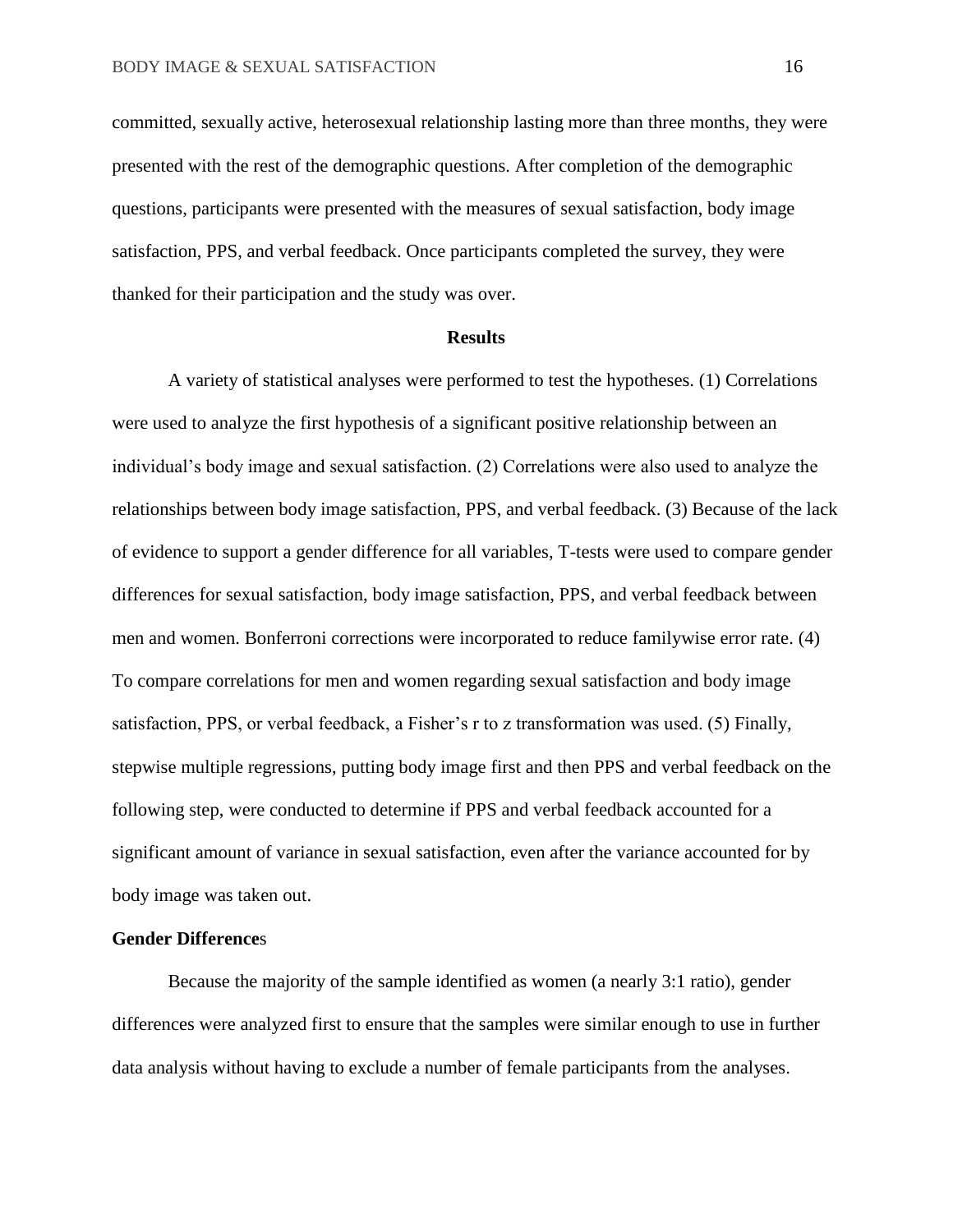Levene's test established homogeneity of variance, with the exception of the scores on the Appearance Evaluation scale,  $F(477) = 5.85$ ,  $p = .016$ . Therefore, all female participants who completed the survey were incorporated into the data analyses.

T-tests were used to compare gender differences for sexual satisfaction, body image satisfaction, PPS, and verbal feedback between men and women. As predicted, there were not significant gender differences for all variables. Specifically, there was not a significant gender difference for sexual satisfaction scores between men ( $M = 5.27$ ,  $SD = 1.51$ ) and women ( $M =$ 5.39, SD = 1.45) on the SSS,  $t(478) = -0.74$ ,  $p > .05$ ,  $d = 0.08$ . To reduce familywise error, a bonferroni correction was used, changing the alpha to .007. This modification was made by dividing the usual  $\alpha$  = .05 by the number of T- tests run (7). Once this change was made, the gender difference between men ( $M = 4.10$ ;  $SD = .64$ ) and women ( $M = 4.27$ ;  $SD = .64$ ) for the BASS-PPS scale was no longer significant,  $t(474) = -2.44$ ,  $p = -0.015$ ,  $d = 0.27$ .

T-tests revealed significant gender differences for all other measures of body image satisfaction (AE, BASS), PPS (AE-PPS), and verbal feedback (AE-VF, BASS-VF) between men and women. As predicted, men had significantly higher body image satisfaction scores on the appearance evaluation scale (M = 3.36, SD = .84) than women (M = 3.08, SD = .95), t(228.24) = 3.10,  $p < 0.007$ ,  $d = 0.31$ . Similarly, men had significantly higher body image satisfaction scores on the body areas satisfaction scale  $(M = 3.50, SD = .70)$  than women  $(M = 3.30, SD = .73)$ ,  $t(477) = 3.20, p < 0.007, d = 0.28$ . However, for the measures on perceived partner satisfaction and verbal feedback, men scored significantly lower than women (See Table 1).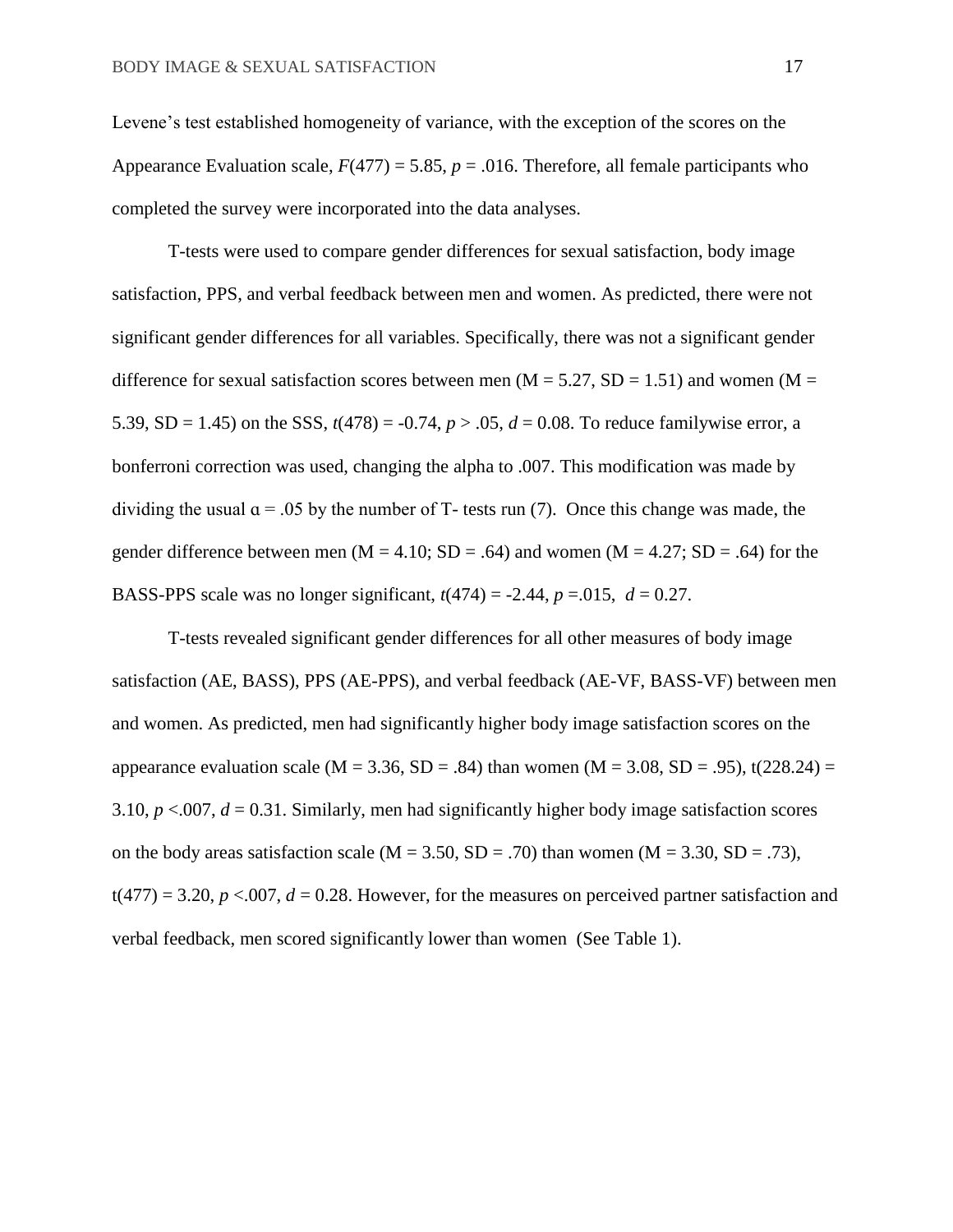## *Gender Difference t-tests on Sexual Satisfaction, Body Image, Perceived Partner*

|                       | Male           |           | Female |           |                  |                |
|-----------------------|----------------|-----------|--------|-----------|------------------|----------------|
| Measure <sup>1</sup>  | Mean           | <b>SD</b> | Mean   | <b>SD</b> | $\boldsymbol{t}$ | $\overline{d}$ |
| <b>SSS</b> Score      | 5.27           | 1.51      | 5.39   | 1.45      | $-0.74$          | 0.08           |
| <b>AE</b> Score       | 3.36           | 0.84      | 3.08   | 0.95      | $3.10*$          | 0.31           |
| <b>BASS</b> Score     | 3.5            | 0.7       | 3.3    | 0.73      | $3.20*$          | 0.28           |
| <b>AE-PPS Score</b>   | 4.14           | 0.7       | 4.45   | 0.64      | $-4.48*$         | 0.46           |
| <b>BASS-PPS Score</b> | 4.1            | 0.64      | 4.27   | 0.64      | $-2.44$          | 0.27           |
| <b>AE-VF Score</b>    | 3.61           | 0.77      | 3.91   | 0.71      | $-3.93*$         | 0.41           |
| <b>BASS-VF Score</b>  | $\overline{4}$ | 0.64      | 4.23   | 0.64      | $-3.43*$         | 0.36           |

*Satisfaction, and Verbal Feedback*

<sup>1</sup>SSS = Sexual Satisfaction Subscale, AE = Appearance Evaluation, BASS = Body Areas Satisfaction Scale, AE-PPS = Perceived Partner Satisfaction with Appearance Evaluation, BASS-PPS = Perceived Partner Satisfaction with Body Areas Satisfaction Scale, AE-VF = Verbal Feedback regarding Appearance Evaluation, BASS-VF = Verbal Feedback regarding Body Areas Satisfaction Scale, \**p< .007.*

#### **Body image and sexual satisfaction**

The first hypothesis was that there would be a relationship between an individual's body image rating and sexual satisfaction. More specifically, that body image was significantly positively correlated with sexual satisfaction. As there were multiple measures of body image satisfaction, correlations between scores on the SSS ( $M = 5.36$ , SD = 1.45), AE ( $M = 3.16$ , SD = .93), and BASS ( $M = 3.33$ ,  $SD = .73$ ) scales were all examined.

First, the scores on the measures of body image AE and BASS scales were significantly, strongly and positively correlated,  $r(490) = .84$ ,  $p < .01$ , suggesting that if an individual scored highly on the appearance evaluation scale, that he or she would also score highly on the body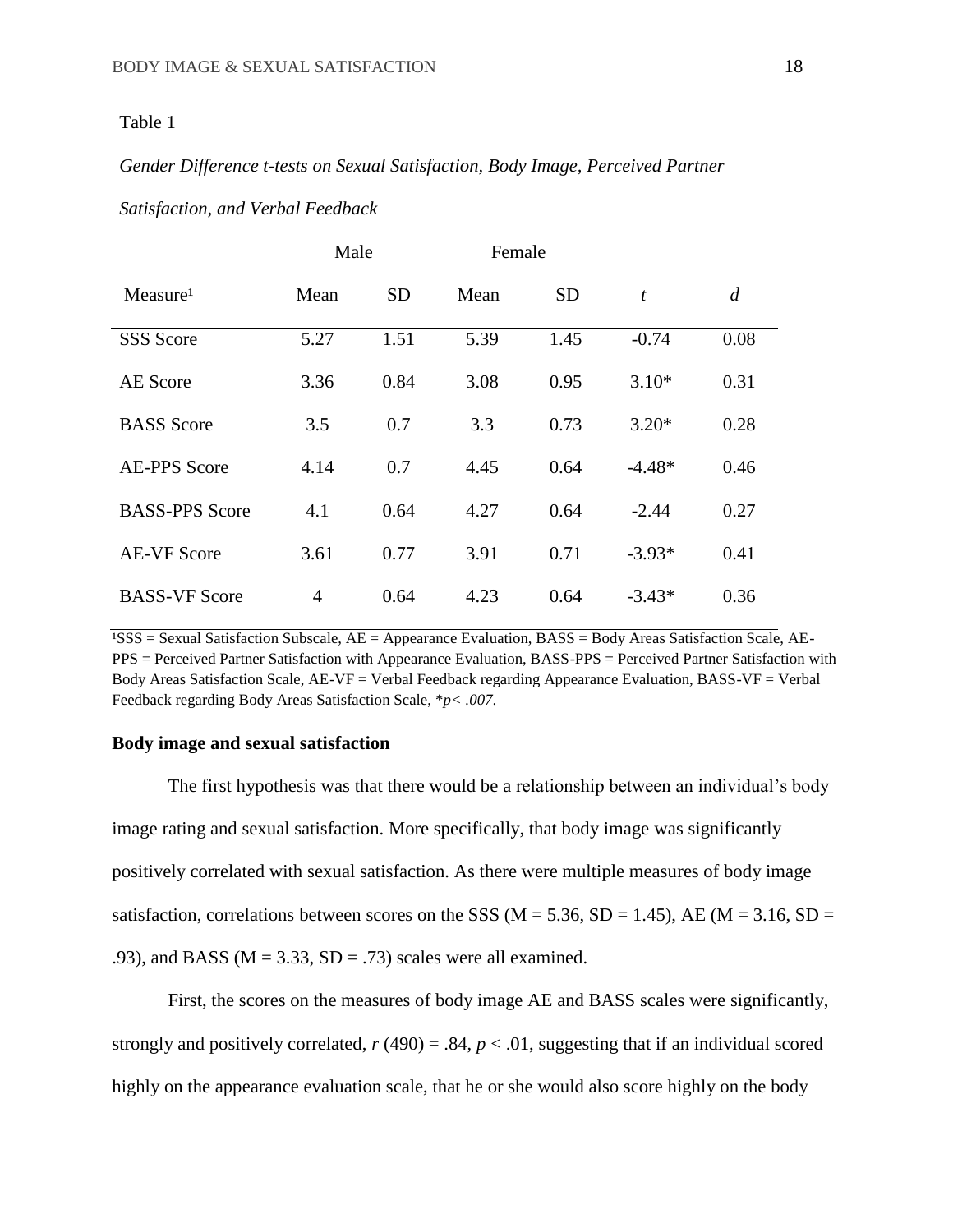areas satisfaction scale. Scores on both the AE and the BASS scales were also found to be significantly correlated to scores on the SSS; between the AE and SSS  $r(491) = .29$ ,  $p < .01$ , and between the BASS and SSS  $r(491) = .31$ ,  $p < .01$ . It is important to note, however, that although these correlations were significant, they were not strong. Both relationships were, however, positive correlations, indicating that there was a positive correlation between body image and sexual satisfaction.

#### **Body Image, PPS, and Verbal Feedback**.

The second hypothesis was that body image satisfaction, PPS, and verbal feedback would be positively correlated. All measures of body image (AE and BASS), PPS (AE-PPS and BASS-PPS), and verbal feedback (AE-VF and BASS-VF) were significantly positively correlated at the .01 level (2-tailed). However, not all correlations were strong. Other than the previously mentioned strong correlation between scores on the AE and BASS scales, the other strong correlations were between BASS-PPS and AE-PPS (*r* (488) = .78, *p* < .01), BASS-PPS and BASS-VF (*r* (487) = .80, *p* < .01), BASS-VF and AE-PPS (*r* (488) = .71, *p* < .01), AE-PPS and AE-VF (*r* (491) = .69, *p* < .01), BASS-PPS and AE-VF(*r* (488) = .63, *p* < .01), and BASS-VF and AE-VF  $(r (487) = .68, p < .01)$ 

While the scores on the Appearance Evaluation based Verbal Feedback scale strongly correlated with all other measures of verbal feedback and perceived partner satisfaction scales, AE-VF scores only weakly correlated with measures of body image satisfaction (AE & AE-VF; *r*   $(490) = .25, p < .01$ ) (BASS & AE-VF; *r* (490) = .28, *p* < .01). All of the correlations between the body image scales (AE & BASS) and the other measures of perceived partner satisfaction (AE-PPS & BASS-PPS) or verbal feedback (BASS-VF) were significant and moderate in strength (See Table 2).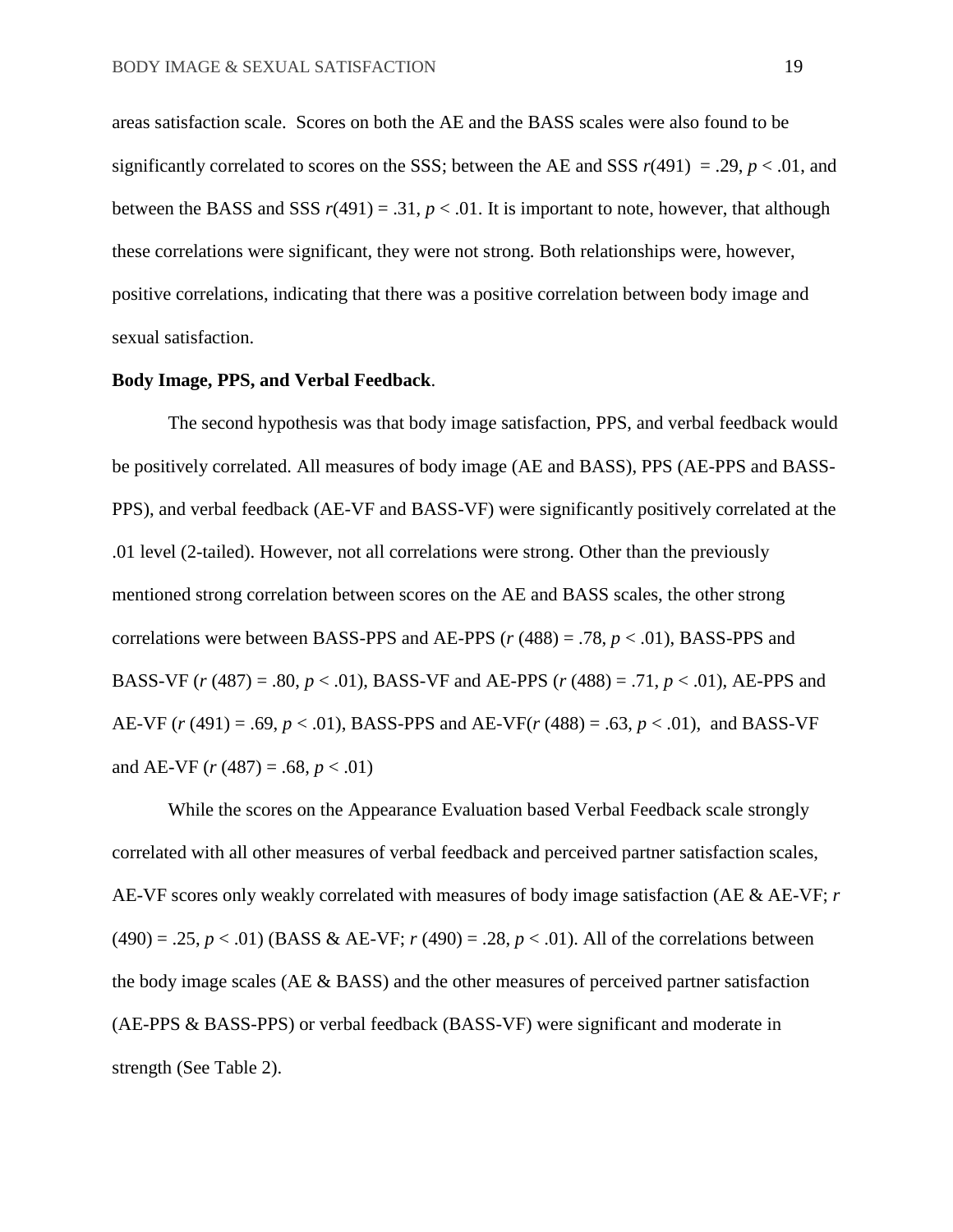# *Correlations: Sexual Satisfaction, Body Image, Verbal Feedback, and Perceived*

| Measures <sup>1</sup> |     |     |     |     |     |     |
|-----------------------|-----|-----|-----|-----|-----|-----|
|                       | 1.  | 2.  | 3.  | 4.  | 5.  | 6.  |
| 1. SSS Score          | --  |     |     |     |     |     |
| 2. AE Score           | .29 |     |     |     |     |     |
| 3. AE-PPS Score       | .34 | .42 |     |     |     |     |
| 4. AE-VF Score        | .37 | .25 | .69 |     |     |     |
| 5. BASS Score         | .31 | .84 | .42 | .28 | --  |     |
| 6. BASS-PPS Score     | .31 | .39 | .78 | .63 | .45 |     |
| 7. BASS-VF Score      | .35 | .32 | .71 | .68 | .38 | .80 |

*Partner Satisfaction*

 $^{1}$ SSS = Sexual Satisfaction Subscale, AE = Appearance Evaluation, BASS = Body Areas Satisfaction Scale, AE-PPS = Perceived Partner Satisfaction with Appearance Evaluation, BASS-PPS = Perceived Partner Satisfaction with Body Areas Satisfaction Scale, AE-VF = Verbal Feedback regarding Appearance Evaluation, BASS-VF = Verbal Feedback regarding Body Areas Satisfaction Scale, *Note: all correlations significant at p< .001.*

#### **Fisher's r to z transformation**

To compare correlations for men and women regarding sexual satisfaction and body image satisfaction, PPS, or verbal feedback, z scores were calculated using Fisher's r to z transformations. These transformations revealed a significant gender difference for the correlations between the AE-PPS and the two measures of body image (AE and BASS). The correlation between the AE and AE-PPS for men ( $r(119) = .63$ ,  $p < .01$ ) is significantly stronger than the correlation for women ( $r$  (359) = .40),  $z = 2.91$ ,  $p < .01$ ). The correlation between the AE and AE-PPS for men ( $r(119) = .62$ ,  $p < .01$ ) is significantly stronger than the correlation for women  $(r (359) = .41, p < .01), z = 2.74, p < .01.$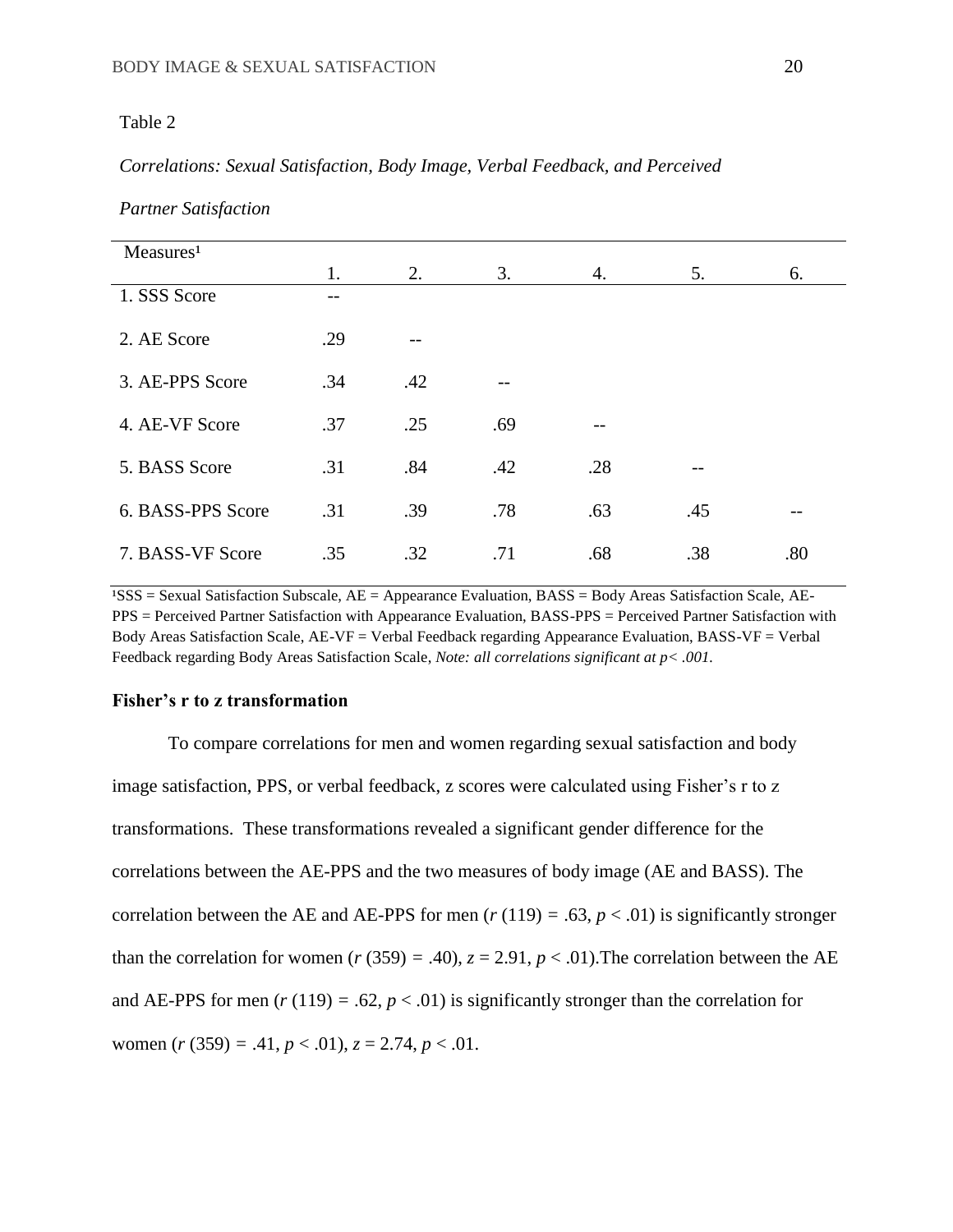|    | Measure <sup>1</sup> | 1.  | 2.    | 3.  | 4.  | 5.  | 6.  |
|----|----------------------|-----|-------|-----|-----|-----|-----|
|    | 1. AE                |     | .83   | .40 | .37 | .22 | .30 |
| 2. | <b>BASS</b>          | .85 | $---$ | .41 | .44 | .26 | .36 |
|    | 3. AE-PPS            | .65 | .62   |     | .76 | .65 | .69 |
| 4. | <b>BASS-PPS</b>      | .53 | .56   | .82 |     | .62 | .79 |
|    | 5. AE-VF             | .47 | .43   | .74 | .66 |     | .66 |
| 6. | <b>BASS-VF</b>       | .49 | .54   | .76 | .82 | .72 |     |

*Male and Female Body Image, PPS, and VF correlations*

 $\overline{PSSS}$  = Sexual Satisfaction Subscale,  $AE$  = Appearance Evaluation, BASS = Body Areas Satisfaction Scale, AE-PPS = Perceived Partner Satisfaction with Appearance Evaluation, BASS-PPS = Perceived Partner Satisfaction with Body Areas Satisfaction Scale, AE-VF = Verbal Feedback regarding Appearance Evaluation, BASS-VF = Verbal Feedback regarding Body Areas Satisfaction Scale, *Note: all correlations significant at p< .001; Women's correlations above the axis*

Similarly, the correlations between the BASS-VF scale and both measures of body image have significant gender differences. The correlation between the AE and BASS-VF for men (*r*   $(116) = .49, p < .01$ ) is significantly stronger than the correlation for women  $(r (359) = .30)$ ,  $z =$ 2.08,  $p < .05$ . The correlation between the BASS and BASS-VF for men ( $r(117) = .54$ ,  $p < .01$ ) is significantly stronger than the correlation for women  $(r (359) = .36)$ ,  $z = 2.14$ ,  $p < .05$ ).

The final significant gender difference is for the correlation between the AE and the AE-VF score. The correlation between the AE and AE-VF for men  $(r (119) = .47, p < .01)$  is significantly stronger than the correlation for women  $(r (359) = .22, p < .01), z = 2.69, p < .05.$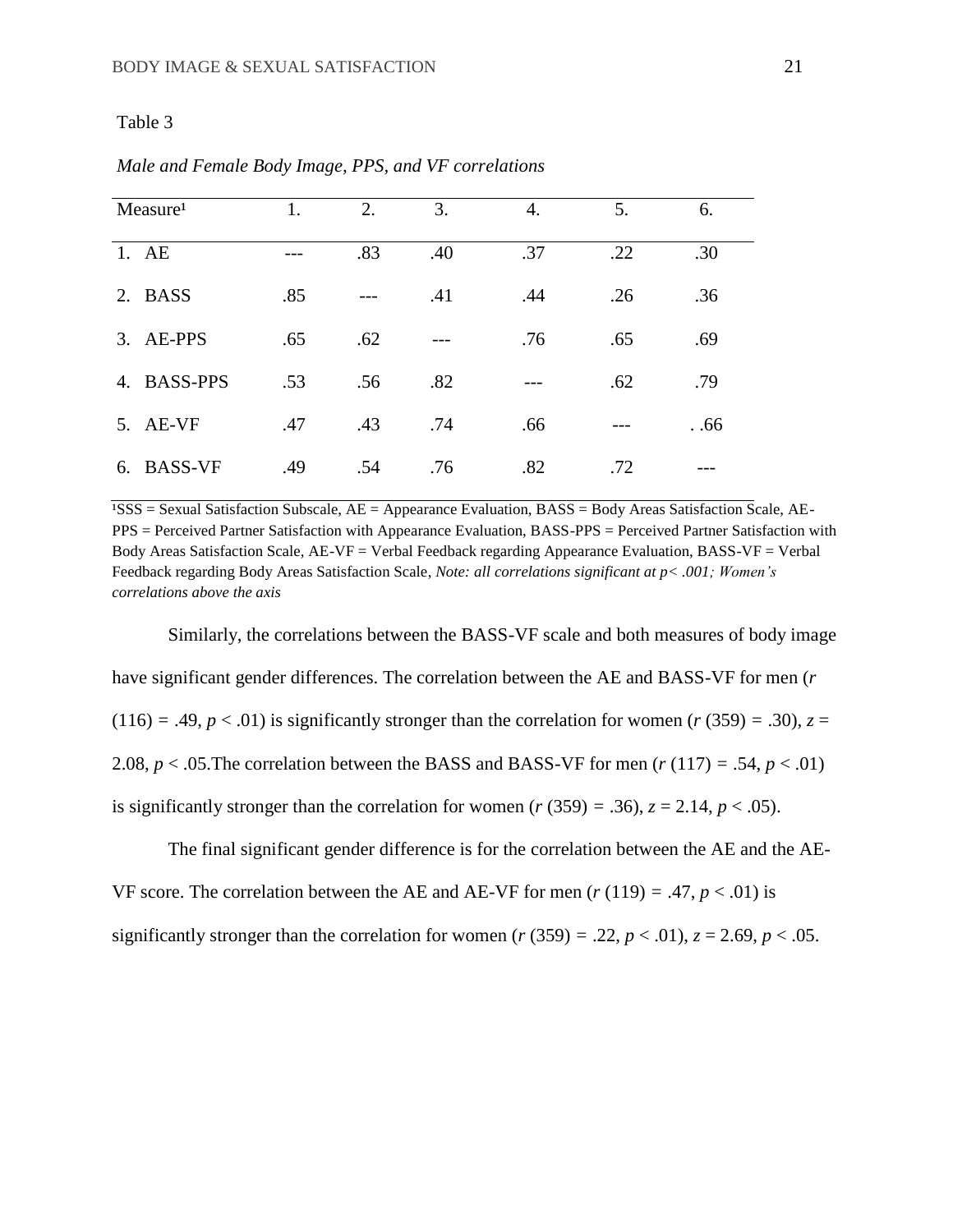*Fisher's r to z gender comparisons for gender differences between men and women on Body Image scales, Perceived Partner Satisfaction Scales, and Verbal Feedback Scales*

| Measure           | 1.      | 2.      | 3.   | 4.   | 5.   |
|-------------------|---------|---------|------|------|------|
| 1. AE Score       |         |         |      |      |      |
| 2. BASS Score     | 0.41    | --      |      |      |      |
| 3. AE-PPS Score   | $2.91*$ | $2.74*$ |      |      |      |
| 4. BASS-PPS Score | 1.89    | 1.49    | 1.52 | --   |      |
| 5. AE-VF Score    | $2.69*$ | 1.86    | 1.53 | 0.73 | -    |
| 6. BASS-VF Score  | $2.08*$ | $2.14*$ | 1.52 | 1    | 1.06 |

 $AAE = Appearance Evaluation, BASS = Body Areas Satisfaction Scale, AE-PPS = Percentage Partner Satisfaction$ with Appearance Evaluation, BASS-PPS = Perceived Partner Satisfaction with Body Areas Satisfaction Scale, AE-VF = Verbal Feedback regarding Appearance Evaluation, BASS-VF = Verbal Feedback regarding Body Areas Satisfaction Scale, *\*significant at p< .05;* 

## **Regression analyses**

A stepwise multiple regression analysis, putting body image first and then perceived partner satisfaction and verbal feedback on the following step, was used to determine if PPS and verbal feedback account for a significant amount of variance in sexual satisfaction, even after body image is taken out. Because two different measures of body image were used, and they were so highly intercorrelated, two separate stepwise analyses were used; one for each measure of body image (AE, BASS).

The results of the regression using the AE scales (AE on the first step, and AE-PPS  $\&$ AE-VF on the second) indicated that body image (AE) and verbal feedback (AE-VF) significantly predicted sexual satisfaction, accounting for 17.7% of the variance  $(R^2 = .177, F(2,$  $487$ ) = 52.40,  $p < .001$ ). It was found that body image significantly predicted sexual satisfaction,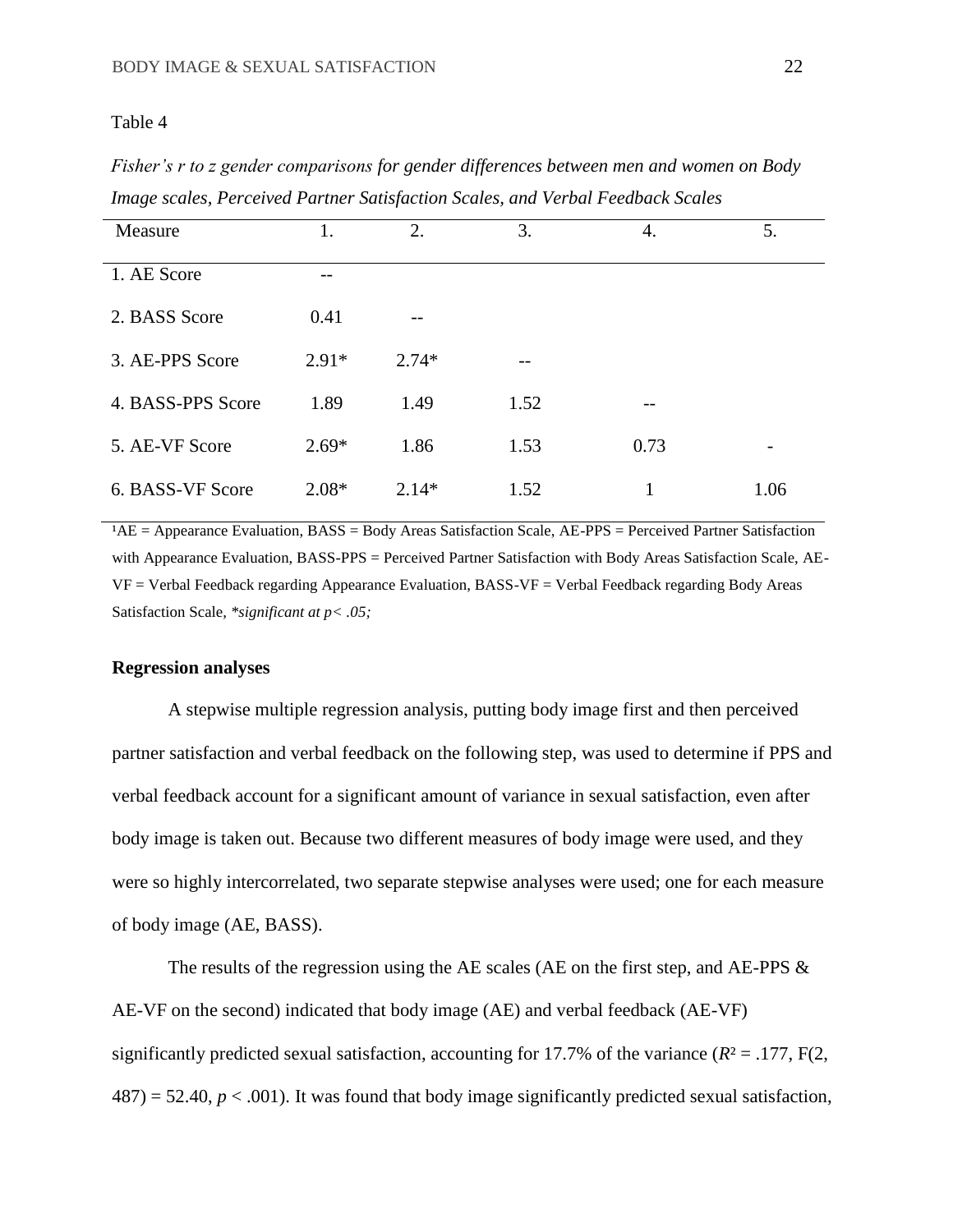$(β = .32, p < .001)$ , as did verbal feedback  $(β = .63, p < .001)$ , even after the variance accounted for by body image satisfaction was factored out. Standing alone, body image satisfaction, using AE scores,  $(\beta = .45, p < .001)$  accounted only for 8% of the variance  $(R^2 = .080, F(1, 488))$ 43.68,  $p < .001$ ).

## Table 5

| Variable <sup>1</sup> | B     | <b>SEB</b> | β    | t     | $\boldsymbol{p}$ | $R^2$ |
|-----------------------|-------|------------|------|-------|------------------|-------|
| Step 1                | 3.939 | .224       |      | 17.59 | .000             | .08   |
| AE Score              | .450  | .068       | .287 | 6.61  | .000             |       |
| Step 2                | 1.936 | .341       |      | 5.67  | .000             | .17   |
| <b>AE</b> Score       | .324  | .067       | .206 | 4.85  | .000             |       |
| <b>AE-VF Score</b>    | .625  | .083       | .318 | 7.50  | .000             |       |
| <b>Excluded</b>       |       |            |      |       |                  |       |
| <b>AE-PPS Score</b>   |       |            | .08  | 1.27  | .21              |       |

*Appearance Evaluation Stepwise Regression Predicting Sexual Satisfaction*

 $A = A$ ppearance Evaluation, AE-PPS = Perceived Partner Satisfaction with Appearance Evaluation, AE-VF = Verbal Feedback regarding Appearance Evaluation

The results of the regression using the BASS scales (BASS on the first step, and BASS-PPS & BASS-VF on the second) indicated that body image (BASS) and verbal feedback (BASS-VF) significantly predicted sexual satisfaction, accounting for 15.8% of the variance  $(R^2 = .158, )$  $F(2, 484) = 45.35, p < .001$ ). Results indicate that body image significantly predicted sexual satisfaction,  $(\beta = .40, p < .001)$ , as did verbal feedback  $(\beta = .62, p < .001)$ , even after the variance accounted for by body image satisfaction was factored out. Standing alone, body image satisfaction, using BASS scores,  $(\beta = .60, p < .001)$  accounted only for 9.3% of the variance  $(R^2)$  $= 0.09$ , F(1, 485) = 49.76, *p* < .001).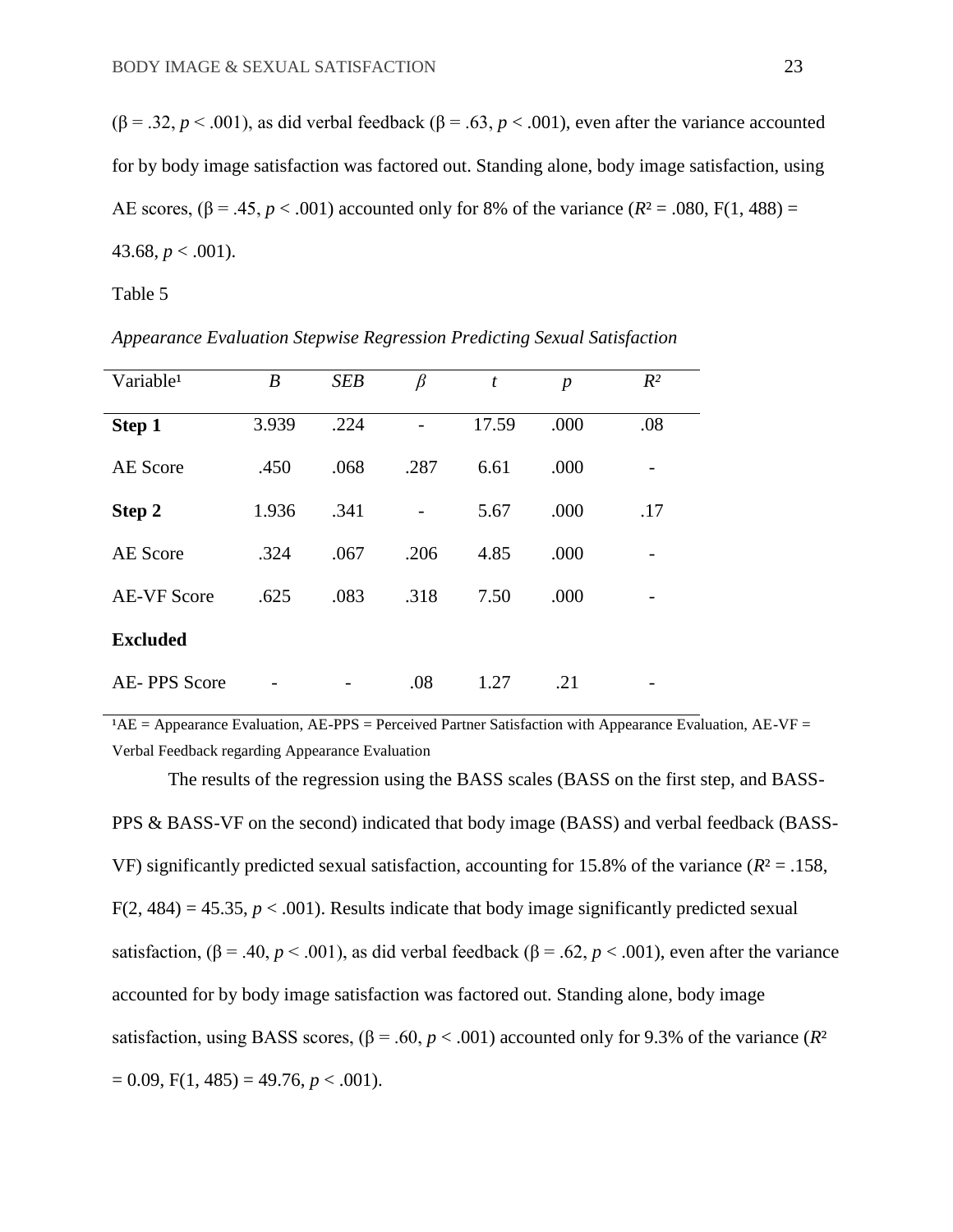| Variable <sup>1</sup> | $\boldsymbol{B}$ | <b>SEB</b> | $\beta$ | t      | $\boldsymbol{p}$ | $R^2$ |  |
|-----------------------|------------------|------------|---------|--------|------------------|-------|--|
| Step 1                | 3.350            | .292       |         | 11.491 | .000             | .09   |  |
| <b>BASS</b> Score     | .604             | .086       | .305    | 7.054  | .000             |       |  |
| Step 2                | 1.440            | .421       |         | 3.423  | .001             | .16   |  |
| <b>BASS</b> Score     | .396             | .089       | .200    | 4.437  | .000             |       |  |
| <b>BASS-VF Score</b>  | .622             | .102       | .275    | 6.102  | .000             |       |  |
| <b>Excluded</b>       |                  |            |         |        |                  |       |  |
| <b>BASS-PPS Score</b> |                  |            | $-.01$  | $-.17$ | .87              |       |  |

*Body Areas Satisfaction Stepwise Regression Predicting Sexual Satisfaction*

<sup>1</sup>BASS = Body Areas Satisfaction Scale, BASS-PPS = Perceived Partner Satisfaction with Body Areas Satisfaction Scale, BASS-VF = Verbal Feedback regarding Body Areas

## **Exploratory Analyses**

Exploratory analyses were conducted on the demographic information, including ethnicity, age, BMI, relationship length, and relationship type. An analysis of variance revealed that race was not a relevant factor when considering sexual satisfaction, body image satisfaction, perceived partner satisfaction, nor verbal feedback ratings,  $F(6, 486) = .07 - 1.75$ ,  $p > .1$ . An analysis of variance did, however, reveal the significance of relationship type for sexual satisfaction and perceived partner satisfaction. Primarily there were significant differences between scores for participants identifying as "Married" and "Dating, not living together" or "Other," see Tables 7.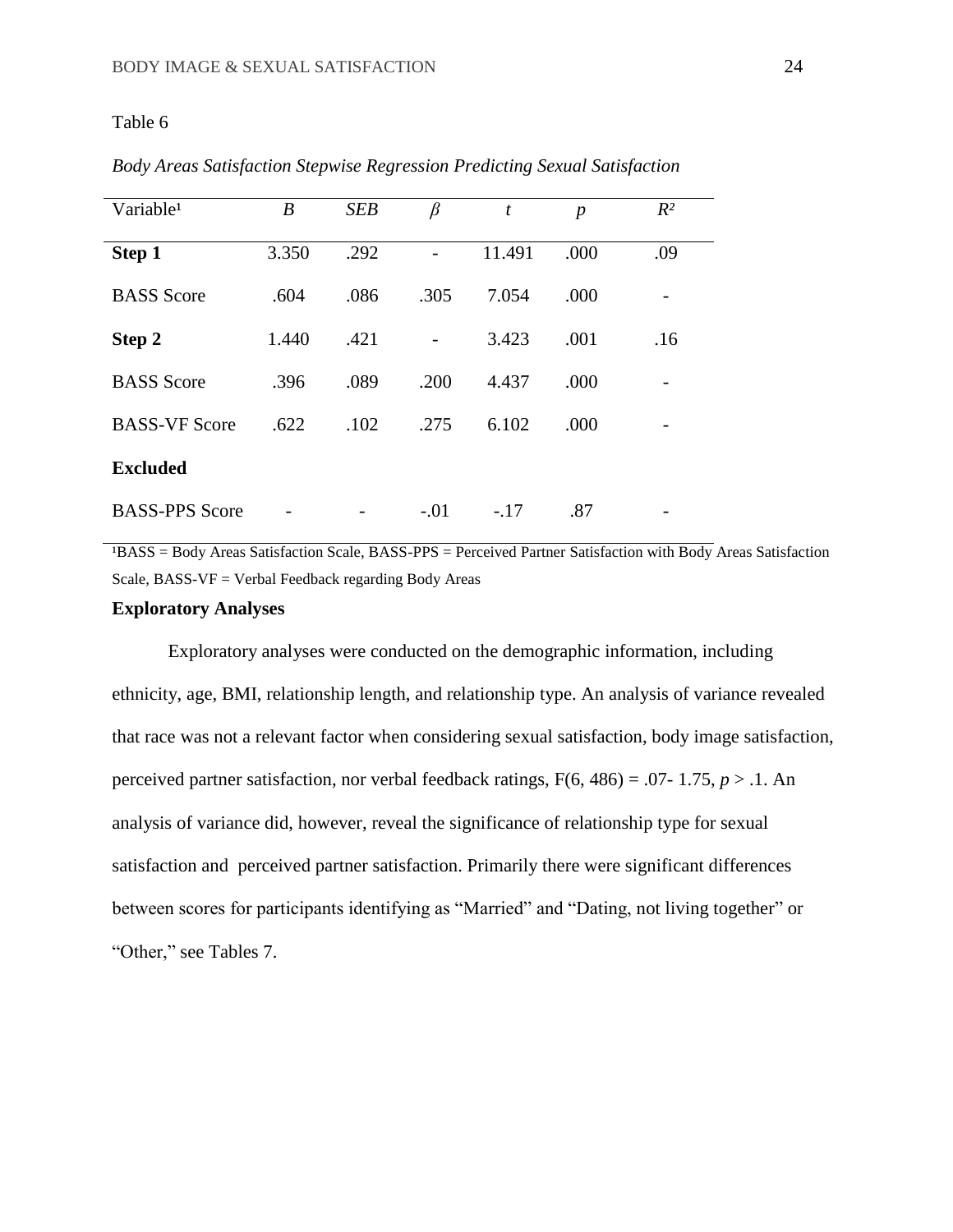*Marital Status Means that Significantly Differ on Sexual Satisfaction and PPS Scales* 

| Source                |                             | $\mathbf n$ | Mean    | Std. Deviation |
|-----------------------|-----------------------------|-------------|---------|----------------|
| SSS Score             | Dating, not living together | 217         | $5.62*$ | 1.25           |
|                       | Dating, living together     | 106         | 5.17    | 1.56           |
|                       | Married                     | 140         | 5.17*   | 1.55           |
|                       | Other                       | 28          | 5.11    | 1.76           |
|                       | Total                       | 491         | 5.36    | 1.45           |
| <b>AE-PPS Score</b>   | Dating, not living together | 217         | 4.48*   | .58            |
|                       | Dating, living together     | 106         | 4.37    | .75            |
|                       | Married                     | 139         | $4.21*$ | .72            |
|                       | Other                       | 28          | 4.50    | .54            |
|                       | Total                       | 490         | 4.38    | .67            |
| <b>BASS PPS Score</b> | Dating, not living together | 217         | 4.28    | .59            |
|                       | Dating, living together     | 105         | 4.21    | .73            |
|                       | Married                     | 138         | $4.14*$ | .65            |
|                       | Other                       | 27          | $4.52*$ | .46            |
|                       | Total                       | 487         | 4.24    | .64            |

 $\overline{PSSS}$  = Sexual Satisfaction Subscale, AE-PPS = Perceived Partner Satisfaction with Appearance Evaluation, BASS-PPS = Perceived Partner Satisfaction with Body Areas Satisfaction Scale, \*significantly differ *p* < .05

Correlations were run to determine significant relationships between demographic variables including age, relationship length, and BMI. Age was significantly correlated with all variables, excluding measures of body image satisfaction. Perceived partner satisfaction, verbal feedback, and sexual satisfaction were found to decrease as age increases.Relationship length was not significantly correlated with sexual satisfaction or body image satisfaction. However, it was significantly correlated with measures of partner satisfaction and verbal feedback. Similar to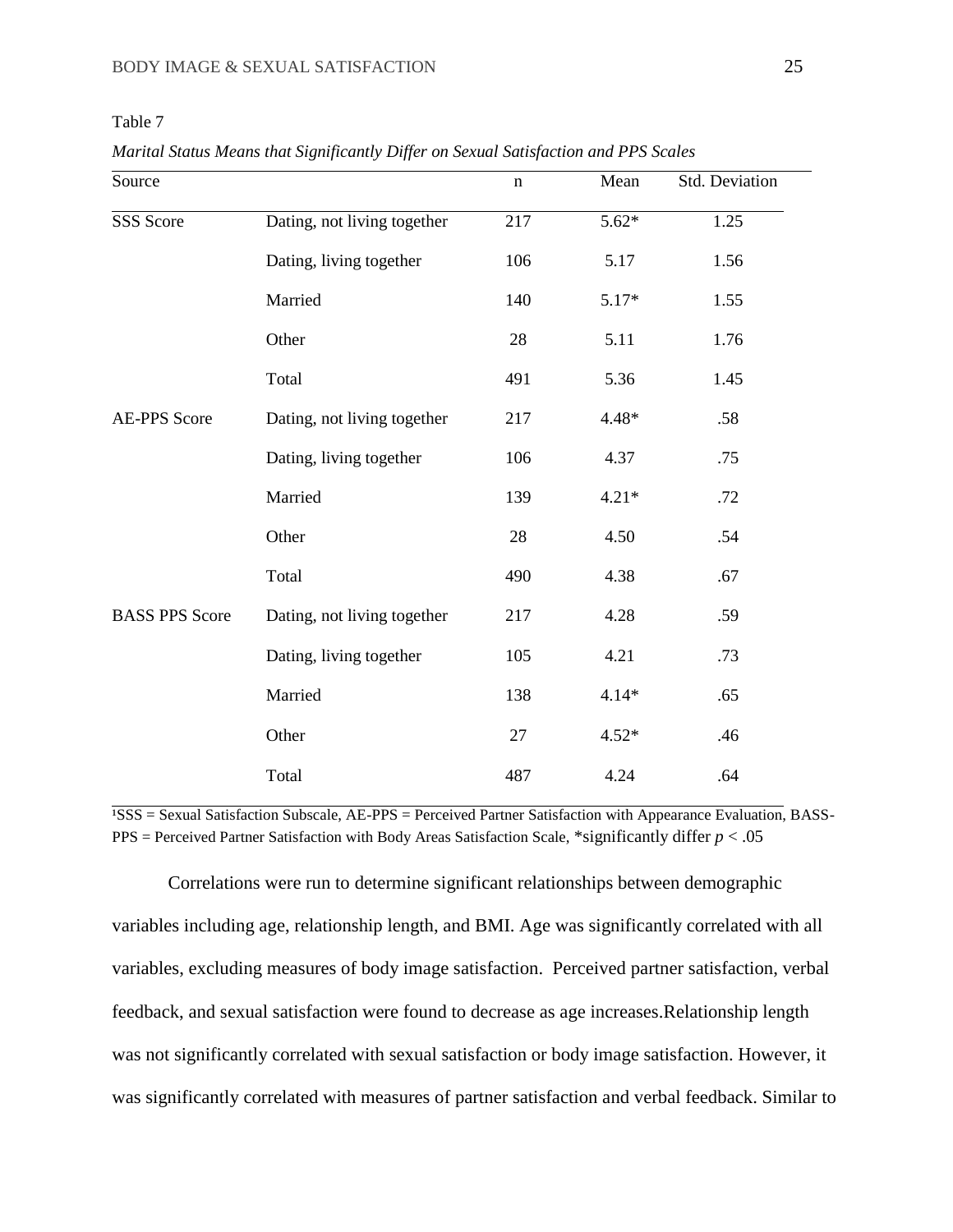age, with which relationship length was significantly correlated  $(r (488) = 0.77, p < .001)$ ,

perceived partner satisfaction and verbal feedback were found to decrease as relationship length increases. BMI was found to be significantly correlated with all variables except sexual satisfaction.

Table 8

*Demographic Correlations with Sexual Satisfaction, Body Image, PPS and Verbal Feedback*

|                        | <b>SSS</b>        | AE |                                                       |  | AE-PPS AE-VF BASS BASS-PPS BASS-VF                                  |         |
|------------------------|-------------------|----|-------------------------------------------------------|--|---------------------------------------------------------------------|---------|
| Age                    | $-.09^{^{\circ}}$ |    | $-0.01$ $-0.26$ $-19$ $-0.19$ $-0.19$ $-19$ $-19$     |  |                                                                     | $-24$   |
| Relationship<br>Length |                   |    |                                                       |  | $-0.08$ $-0.06$ $-0.25$ ** $-0.19$ ** $-0.03$ $-0.19$ ** $-0.22$ ** |         |
| <b>BMI</b>             | $-.04$            |    | $-41^{**}$ $-17^{**}$ $-12^{*}$ $-31^{**}$ $-12^{**}$ |  |                                                                     | $-.09*$ |

 $\overline{SSS}$  = Sexual Satisfaction Subscale,  $AE$  = Appearance Evaluation, BASS = Body Areas Satisfaction Scale, AE-PPS = Perceived Partner Satisfaction with Appearance Evaluation, BASS-PPS = Perceived Partner Satisfaction with Body Areas Satisfaction Scale, AE-VF = Verbal Feedback regarding Appearance Evaluation, BASS-VF = Verbal Feedback regarding Body Areas Satisfaction Scale, \**p* < .05, \*\* *p* < .01 (2-tailed)

## **Discussion**

The current study was designed to explore various aspects of body image satisfaction, including an individual's perception of his or her partner's satisfaction with the participant's body (PPS) and verbal feedback, and how they relate to reported sexual satisfaction. Analyzing the relationships between the participant's own body image satisfaction rating, the rating from the perspective of the partner, and the verbal feedback given to the individual from his or her partner allows for a holistic approach to how an individual views himself or herself.

The first hypothesis, that body image and sexual satisfaction are significantly correlated, was supported by the findings in the current study. Consistent with previous findings, as body image satisfaction increases, so does sexual satisfaction (Steer & Tiggemann, 2008; Smith et al., 2011). Findings also supported the second hypothesis: that there would be a positive correlation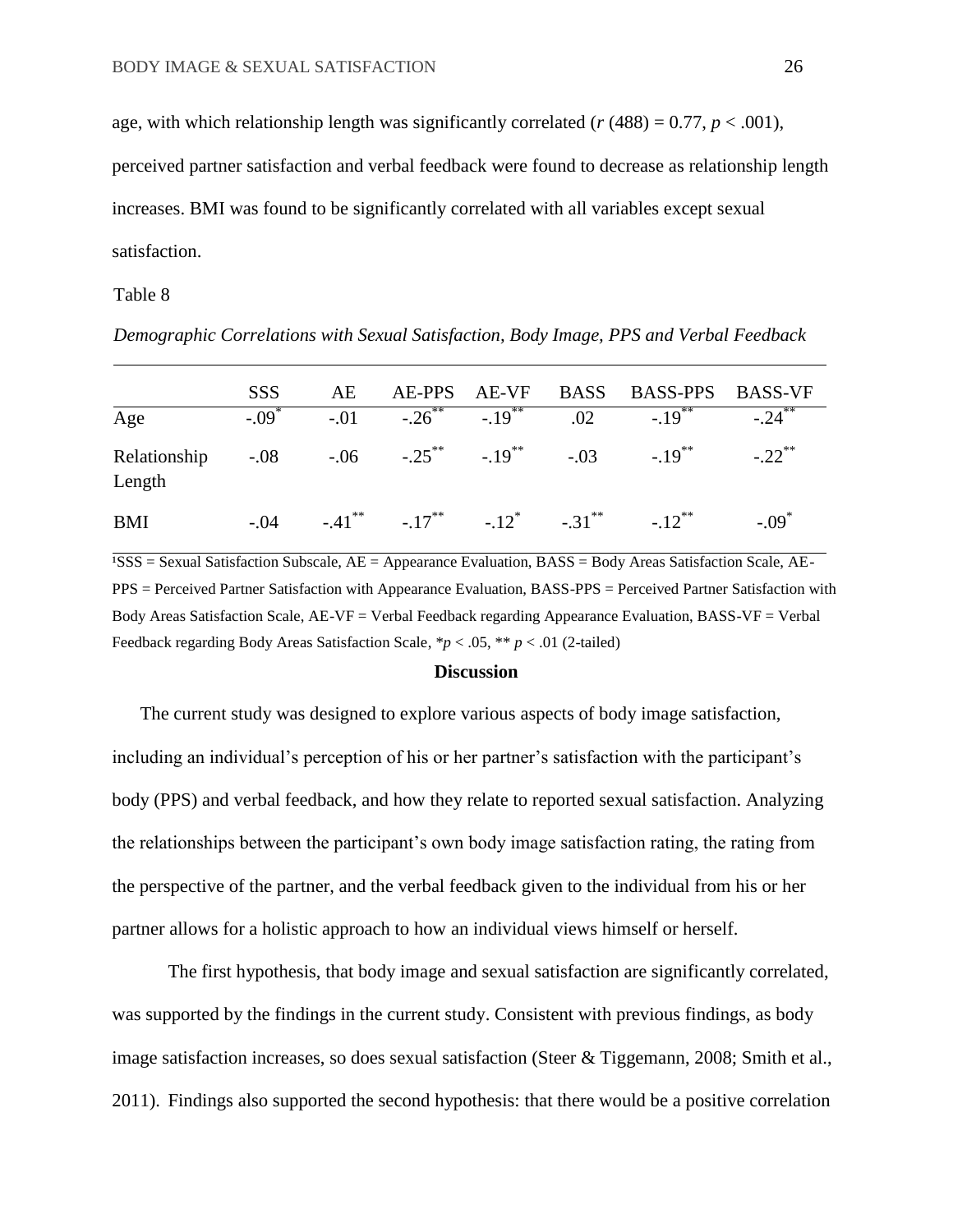between body image, perceived partner satisfaction, and verbal feedback. Originally this hypothesis was predicted because of concepts like the objectification theory, in which the individual views him or herself based on a belief of how others view the individual (Frederickson & Roberts, 1997). However, while the correlations between measures of verbal feedback and body image were significant, for the appearance evaluation scale it was a very weak correlation, suggesting that perhaps individuals are not relying as heavily on verbal feedback to shape their body image satisfaction. It is important, however, to note that the current study only measured the frequency of the verbal feedback given to the participant. To a certain extent, the nature was also evaluated (positive comments versus negative). However, how the participant interpreted the comments, or the impact they had on the participant was not evaluated, which may account for why verbal feedback and body image had a rather weak correlation.

Calogero, Herbozo, and Thompson (2009) studied the associations between appearance commentary and the objectification process. They found that the impact of the verbal feedback, or how the individual felt about the comment (positively or negatively), but not the frequency of those comments, was associated with body satisfaction and surveillance. These findings shaped a concept called complementary weightism, which postulates that verbal feedback given to individuals on their appearance can be positive in nature (i.e. "You look amazing; have you lost weight?") but can have damaging effects as it may remind the individual that their appearance is being evaluated, which may in turn remind them of how close or far they are from the ideal body type or weight (Calogero, Herbozo, & Thompson, 2009). In this respect, the present findings align with previous literature as the frequency of verbal feedback was not strongly correlated with body image.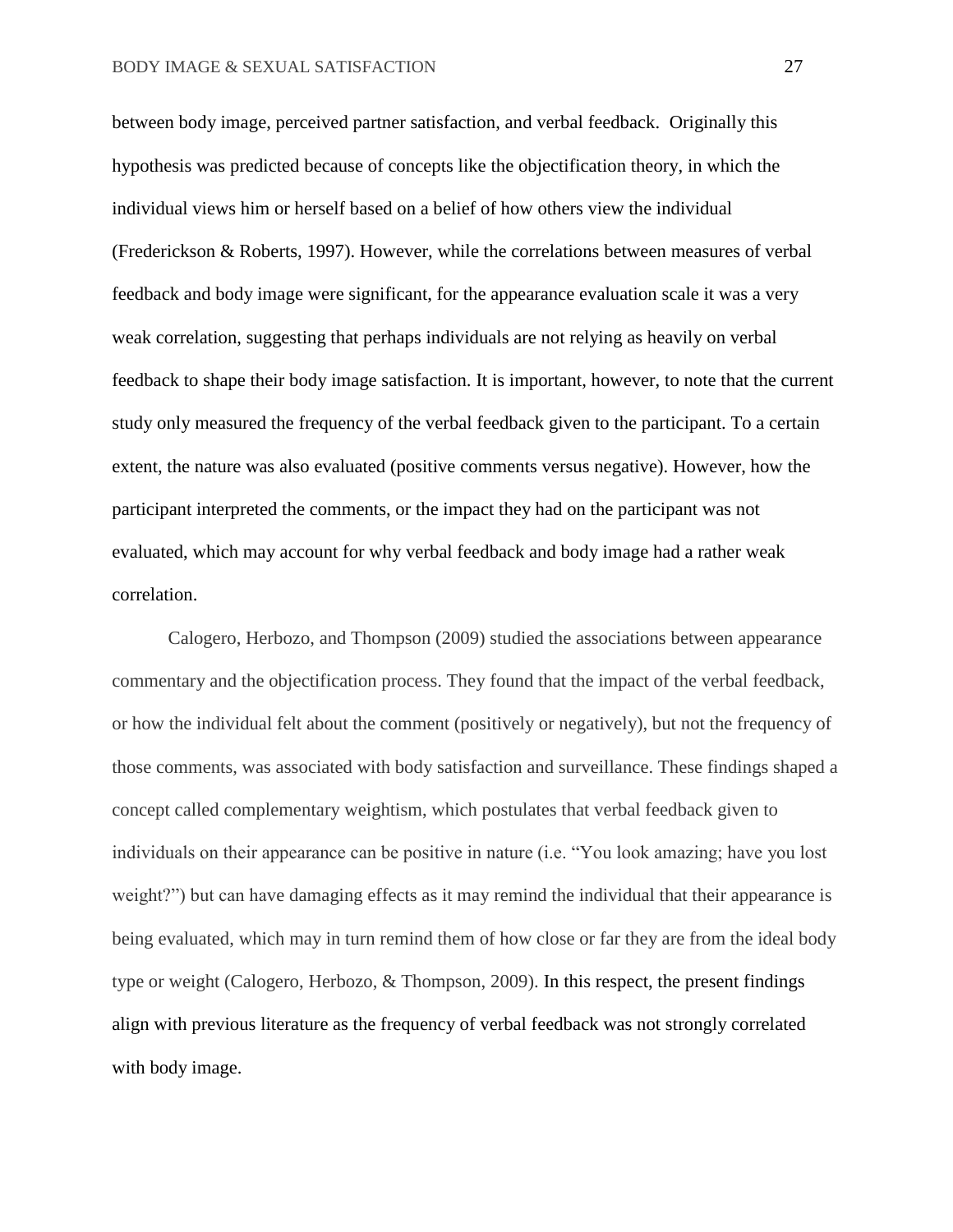As predicted, and consistent with previous literature, men had higher reported body image satisfaction than women (Furnham, & Greaves, 1994; Tseëlon, 1995; Best, 2005). However, unexpected gender differences were found as well. For example, men had lower verbal feedback scores, suggesting that they receive less verbal feedback about their bodies than women. It is possible that these lower scores are reflective of a lack of awareness of the feedback given to them. Doohan and Manusov (2004) studied compliments in the context of romantic relationships and found that women are more aware of the presence or absence of verbal feedback in their relationships. However, it is also possible that these lower scores are reflective of the idea that appearance is more emphasized for women. This is not surprising, as literature supports that appearance feedback, or compliments, is more commonly given to women over men, with appearance based compliments being targeted at women (Taavitsainen & Jucker, 2008). Furthermore, literature also supports that women report giving more feedback about personality traits, performance, and emotion, where as they report receiving most compliments about their appearance (Doohan, & Manusov, 2004).

Also similar to previous findings, perceived partner satisfaction differed from body image satisfaction, meaning that individuals scored themselves differently than they believed their partner would score them. Similar to Markey and Markey, (2006 )women rated their partners as having higher opinions of their bodies, which is also consistent with the love is blind theory which supports that the partner would be less critical on the individual because they are "blinded" by love (Swami, Stieger, Haubner, Voracek  $\&$  Furnham, 2009). This is a theory that is commonly applied to both men and women in relationships. However, in the present study, men had lower scores on the perceived partner satisfaction scales than the body image scales. Nevertheless, it is possible that the love-is-blind bias may still be applicable to both partners. As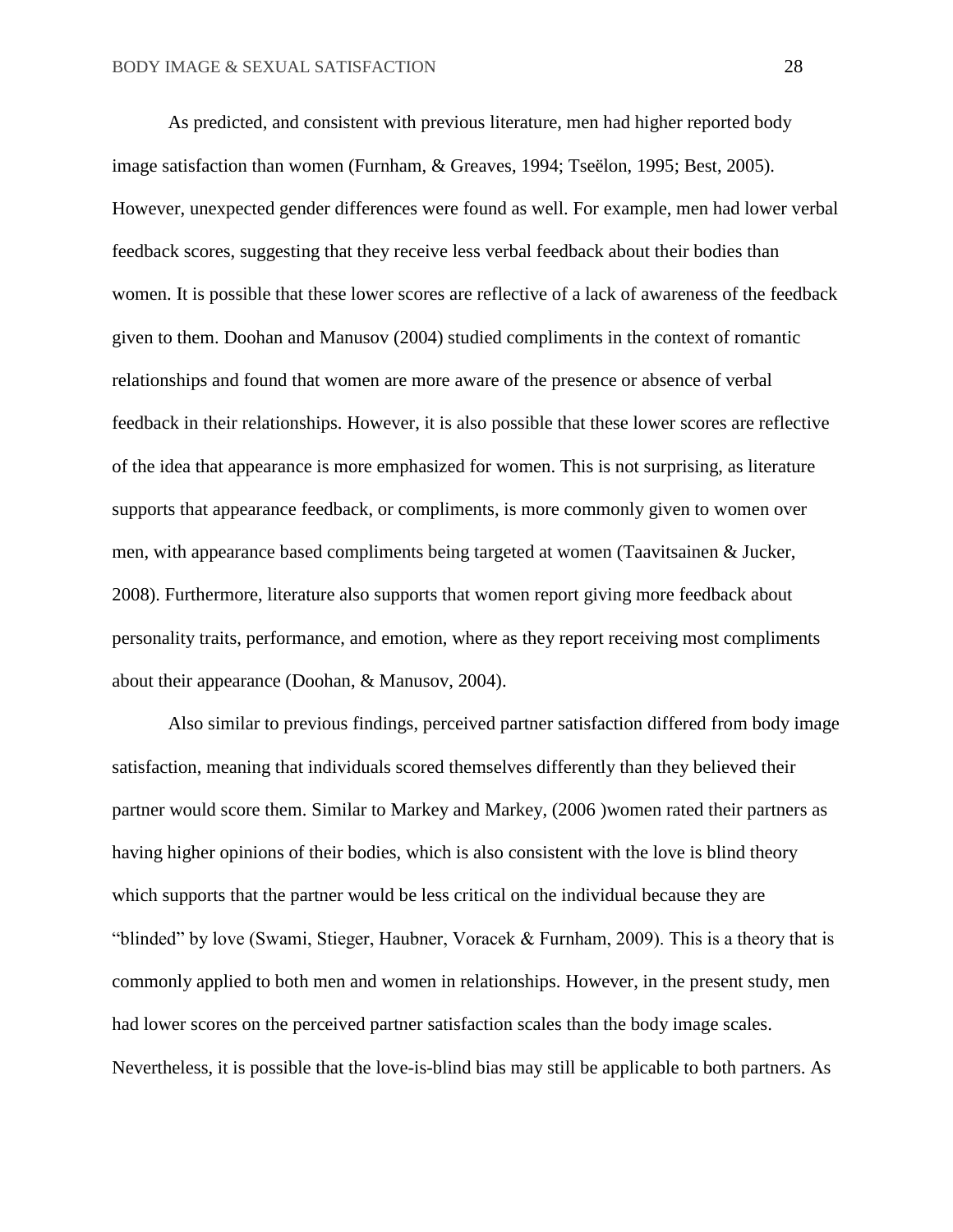previously mentioned, women have a higher awareness of the verbal feedback in relationships. It is also possible that women have a heightened awareness of her partner's views, and perhaps the understanding that they are inflated because of love. Men are less likely to be aware of the feedback, and perhaps partner views, in the relationship meaning they would focus on their opinion of their partners to infer partner opinions. With the love is blind bias in mind, men would think more highly of their partners, thinking that their partners are better than them, and in turn rate themselves lower through the eyes of their partners because that is how the men see it. This relationship is complex when obtaining reports from only one partner and beckons further investigation.

Results were not indicative of a stronger correlation between body image and perceived partner satisfaction for women over men. In general, the opposite was true: men's scores on the partner opinion scales had stronger correlations with body image. Similar to the weak relationship between body image satisfaction and verbal feedback scores, the findings do not support common theories including the self-objectification theory. Historically, the selfobjectification theory has been accepted as being applicable predominately to women (Frederickson & Roberts, 1997). However, if this were the case, Fisher's r to z scores would reveal significant differences in the correlations, with women having stronger correlations for the measures of partner opinions and body image, which was not the case. Furthermore, the stronger correlation for men is peculiar when considering the findings of Doohan and Manusov (2004) who found that men are less likely to be aware of the verbal feedback (compliments) given in the context of romantic relationships. It is possible that there is a confounding variable that is affecting the relationship between partner opinions and body image satisfaction, which has yet to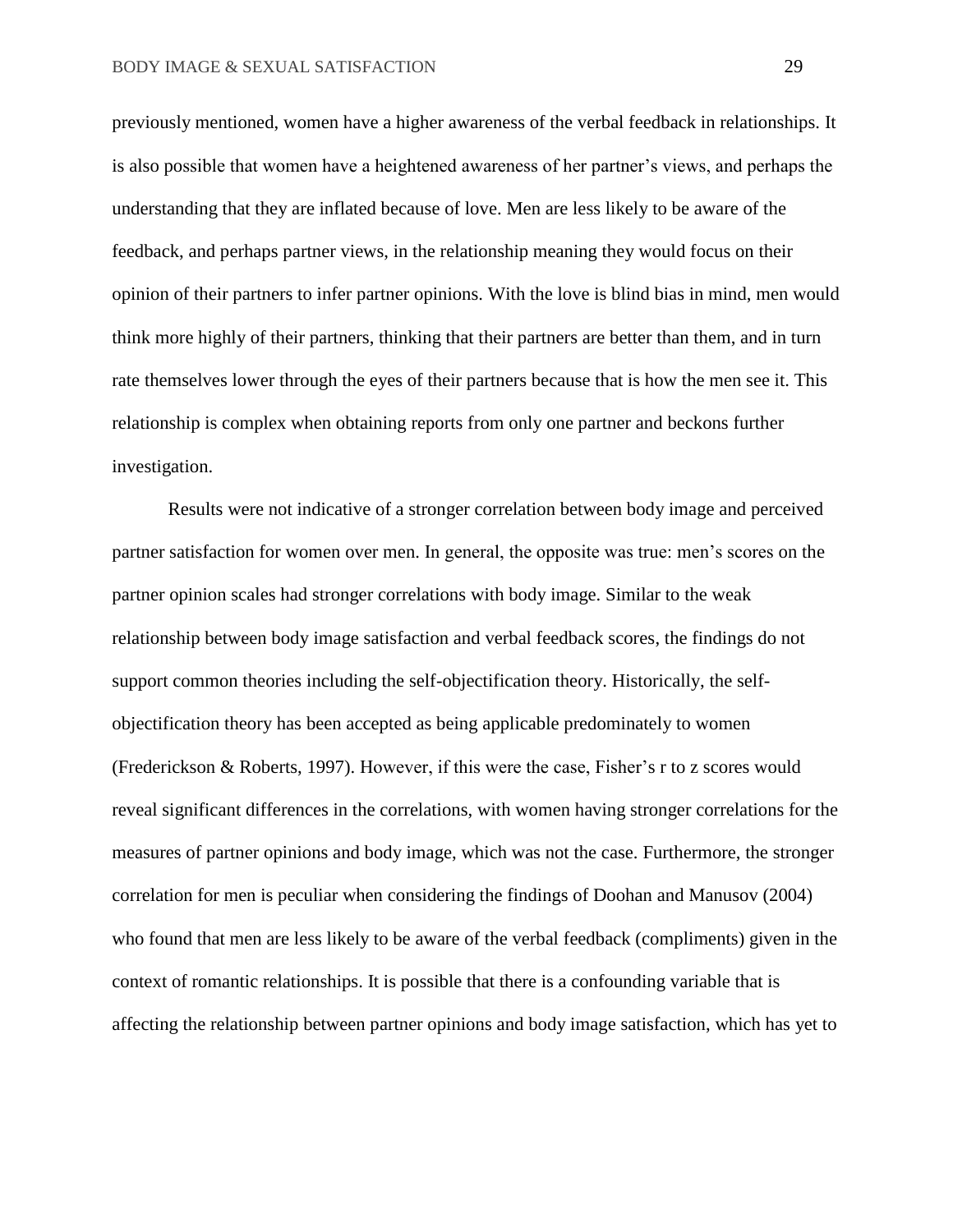be examined. These findings are surprising and not rooted in literature, which highlights the need to incorporate men in studies of body image satisfaction and related variables.

The foundation of the present study was that PPS and VF (partner opinion scales) would account for a significant amount of variance in sexual satisfaction. If the partner-based opinion scales were not significantly predictive of sexual satisfaction beyond the variance accounted for by the participant's body image, then studying partner opinion in this respect would be needless. The hypothesis was supported in that body image did not account for all of the variance also accounted for by the partner opinion scales. However, only verbal feedback appeared to account for a significant amount of variance in sexual satisfaction, as PPS was excluded because of its low significance. Possible explanations could include the strong relationship between the PPS and VF scales, supporting the idea that individuals draw from the verbal feedback given to them by their partners to formulate their partner's perceived satisfaction. Furthermore, perceived partner satisfaction is an opinion of an opinion, the root of which cannot be determined and therefore carries little weight when considering other variables of functioning.

After running a stepwise analysis for sexual satisfaction, and finding that verbal feedback accounted for a considerable amount of variance, a forward regression was run to see the extent. As studies commonly associate sexual satisfaction with body image, it was important to factor out the amount of variance accounted for body image to show that what is commonly done is not enough. However, when conducting a forward analysis, verbal feedback actually accounted for more variance than body image regarding sexual satisfaction. Possible explanations include the idea of being sexually satisfied is more of a state rather than a trait. Literature supports that body image stays relatively stable over time (Tiggemann, 2004). However, sexual satisfaction can be contingent on a number of variables, making it more fluid in nature (Haavio-Mannila, &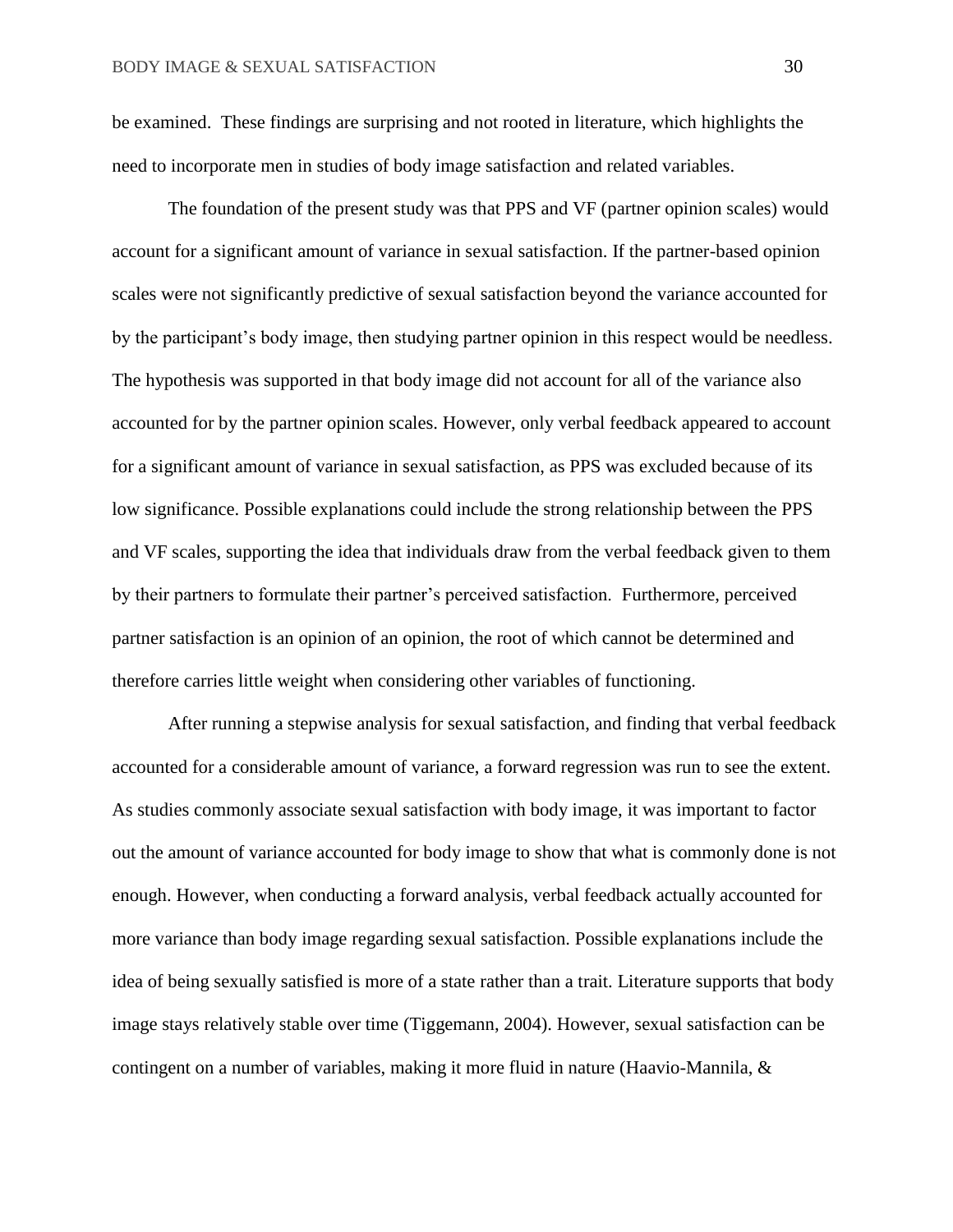Kontula,1997). Because verbal feedback is a more concrete measure, but also contingent on a variety of factors, it is possible that an individual would be more likely to draw upon the verbal feedback to determine sexual satisfaction.

Sheets and Ajmere (2005) investigated the relationship between verbal feedback regarding weight and relationship and health variables including relationship satisfaction, weight-loss attempts, and self-esteem. Results indicated that verbal feedback on weight (being told to gain or lose weight) did not relate to weight-loss attempts or self-esteem, but it did relate to relationship satisfaction. The interpretation of these findings is similar to the present study. While verbal feedback about the concept (weight/ body) did not lead to a direct effect on the concept (weight modification/ body image), it did affect a partner variable (relationship satisfaction/ sexual satisfaction).

The exploratory analyses and analyses conducted with the demographic variables yielded a few interesting findings. Consistent with previous findings suggesting that body image is consistent throughout adulthood, age did not significantly correlate with body image (Tiggemann, 2004). Age and relationship length were significantly intercorrelated, so it was not surprising that relationship length also did not significantly correlate with body image satisfaction. Previous literature has examined relationship length and relationship variables, including satisfaction, love, and commitment (Sprecher, 1999). Results suggest that over time the mean scores do not change, but the individuals' perceptions of their scores change (meaning they feel that their satisfaction has increased, without knowing their score is actually the same. With this in mind, one might believe that this would suggest an increase in partner opinion scores, or at least perceived partner satisfaction scores regarding body image, but this is not the case. The opposite was found. Literature also suggests that while constructs like body image stay relatively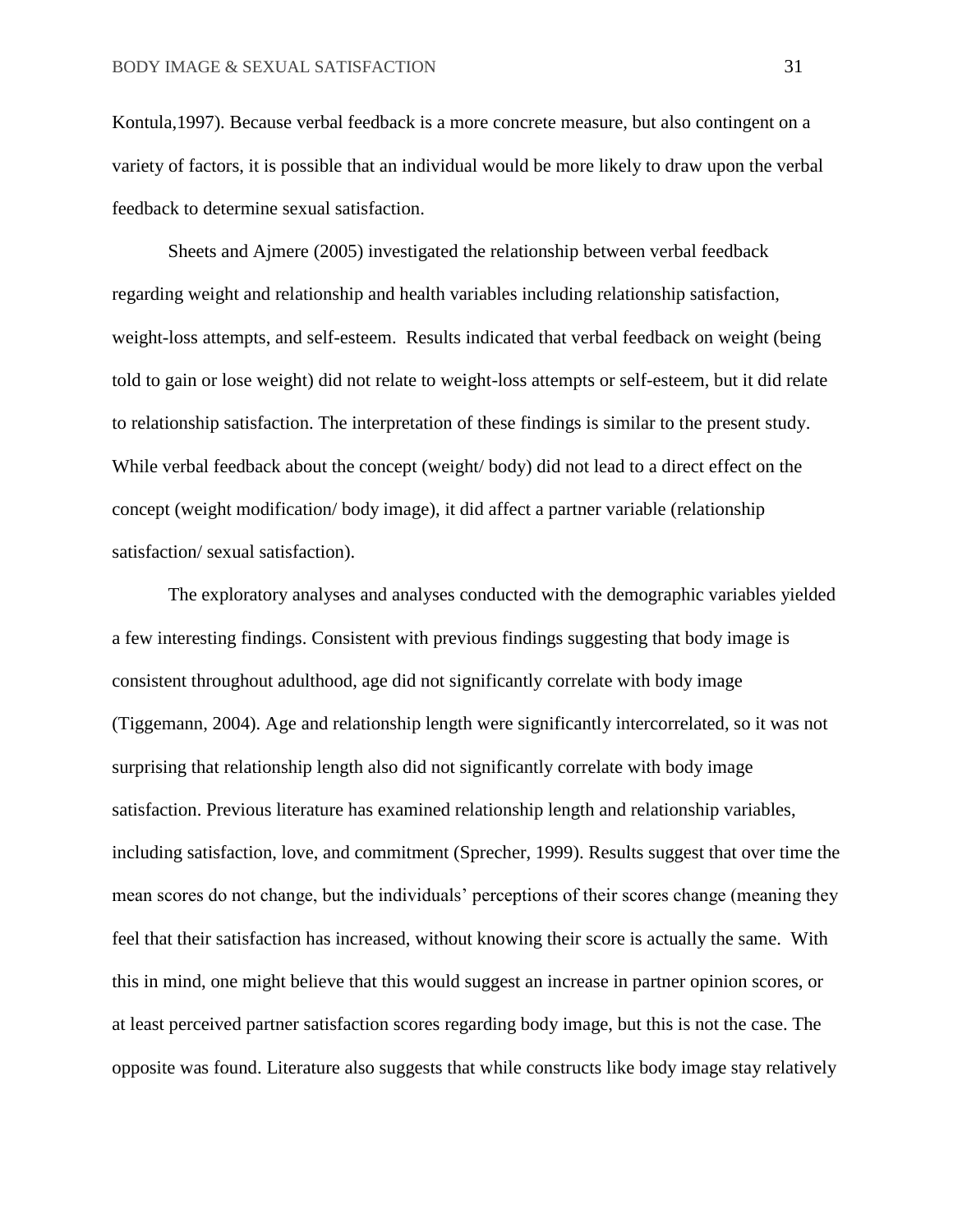stable throughout adulthood, individuals report that the importance and implications of body image decreases (Tiggemann, 2004), which may justify the incorporation of importance ratings in future studies.

## **Limitations**

While the current study has many strengths, it is not without its limitations. Many of the limitations focus on recruitment, and some aspects of the measures and constructs. Participants were recruited solely through varying internet channels. This presents various problems in the generalizability of the findings. To begin, any individual without access to internet was not represented in the present study. Furthermore, only specific internet channels were used (a specific university email, Reddit, Facebook) limiting further the number of individuals even presented with the recruitment information.

For those who did have access to the recruitment information, participation in the study was strictly voluntary, with "sexual satisfaction" identified as being one of the variables. This presents potential problems when considering the type of individuals that would or would not volunteer for this type of study. While participation was anonymous, it is possible that some individuals may have chosen not to participate in the study because of the content. Potentially limiting participation further was the other identified variable: body image. Society generally focuses on how body image is a struggle mainly for women, with the expectation for men to not be vulnerable and express their body dissatisfactions or concerns. Therefore, it is also possible that men were deterred from participation because of the content or socialization.

The current study focuses on a specific target: adults (individuals over the age of 18 years) in heterosexual relationships lasting more than three months and involving sexual activity. With this in mind, a diverse sample is still feasible to be representative of the targeted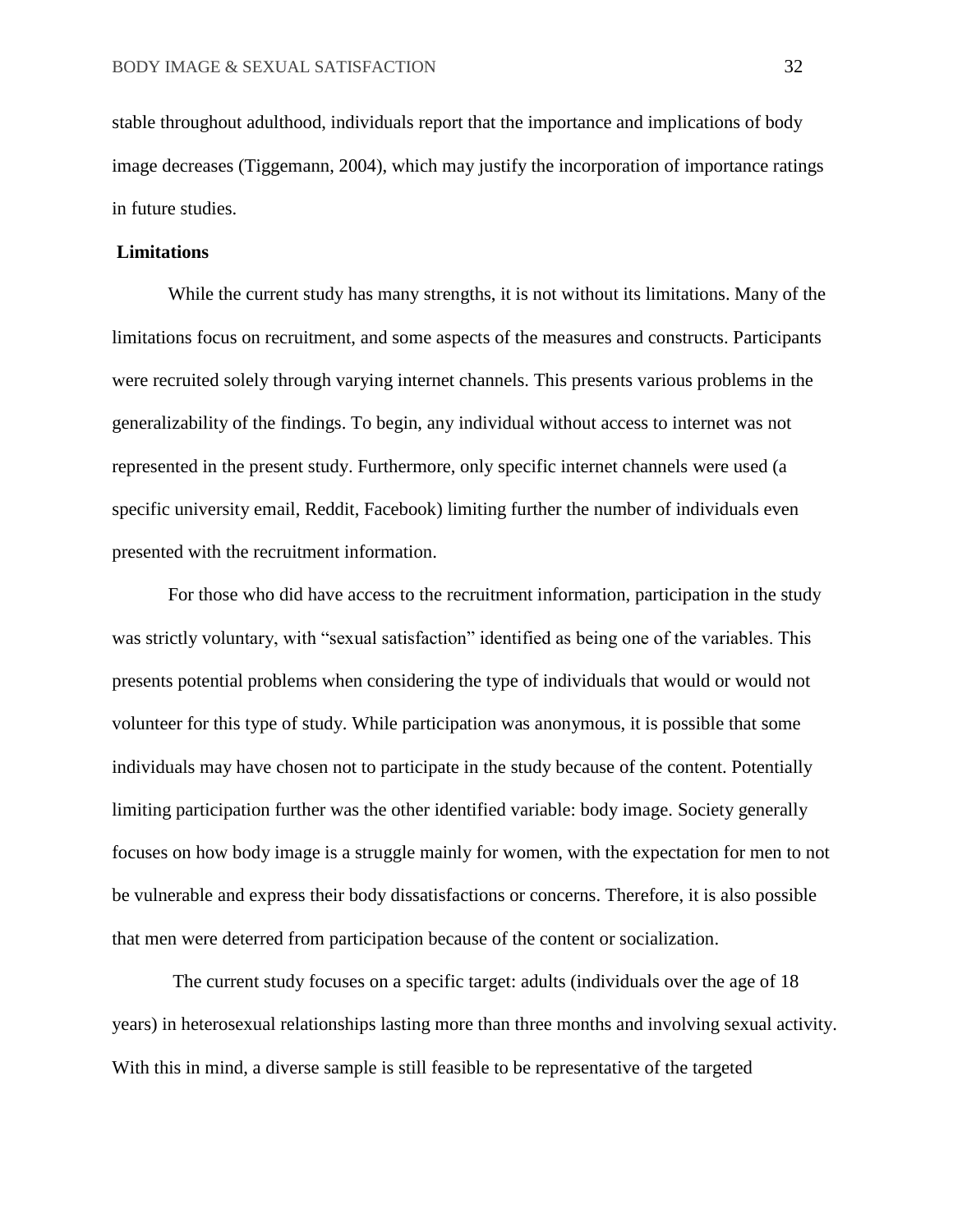population. However, in the present study, while the sample was diverse in terms of participant's age, it was not diverse in other important areas. To begin, the majority of the sample identified as Caucasian. Varying relationship dynamics and reported body image satisfaction across cultures beckons the inclusion of a culturally diverse sample to be fully representative. Furthermore, the majority of the sample also identified as female, potentially presenting problems when interpreting results.

The sexual satisfaction subtest (SSS) of the Extended Satisfaction with Life Scale (Allison, Alfonso, & Dunn, 1991) was used to measure participant's satisfaction with their sex lives. While this measure has been proven to have divergent validity and a strong reliability, it does only contain 5 items, all of which are vague in their interpretation. It is possible that a more widely used sexual satisfaction scale would have been more effective in detecting differences in sexual satisfaction.

#### **Future Studies**

The current study attempts to bridge the gap in the understanding of sexual satisfaction in relation to an individual's satisfaction with his or her body. However, because of certain constraints, further research would be beneficial to explain this relationship. The current study's aim was to incorporate the perspective of both partners in the relationship, using the participant's understanding or opinion of what those satisfaction ratings might be. The emphasis is not necessarily what the partner believes, but the perception of the individual as to what their partner believes. In this way, the participant is relying on their understanding to infer what his or her partner believes. Future research would be beneficial to incorporate what the partner actually believes, by including both partners in the study. With the inclusion of both partners, discrepancies between partner beliefs and perceived partner beliefs can be examined, which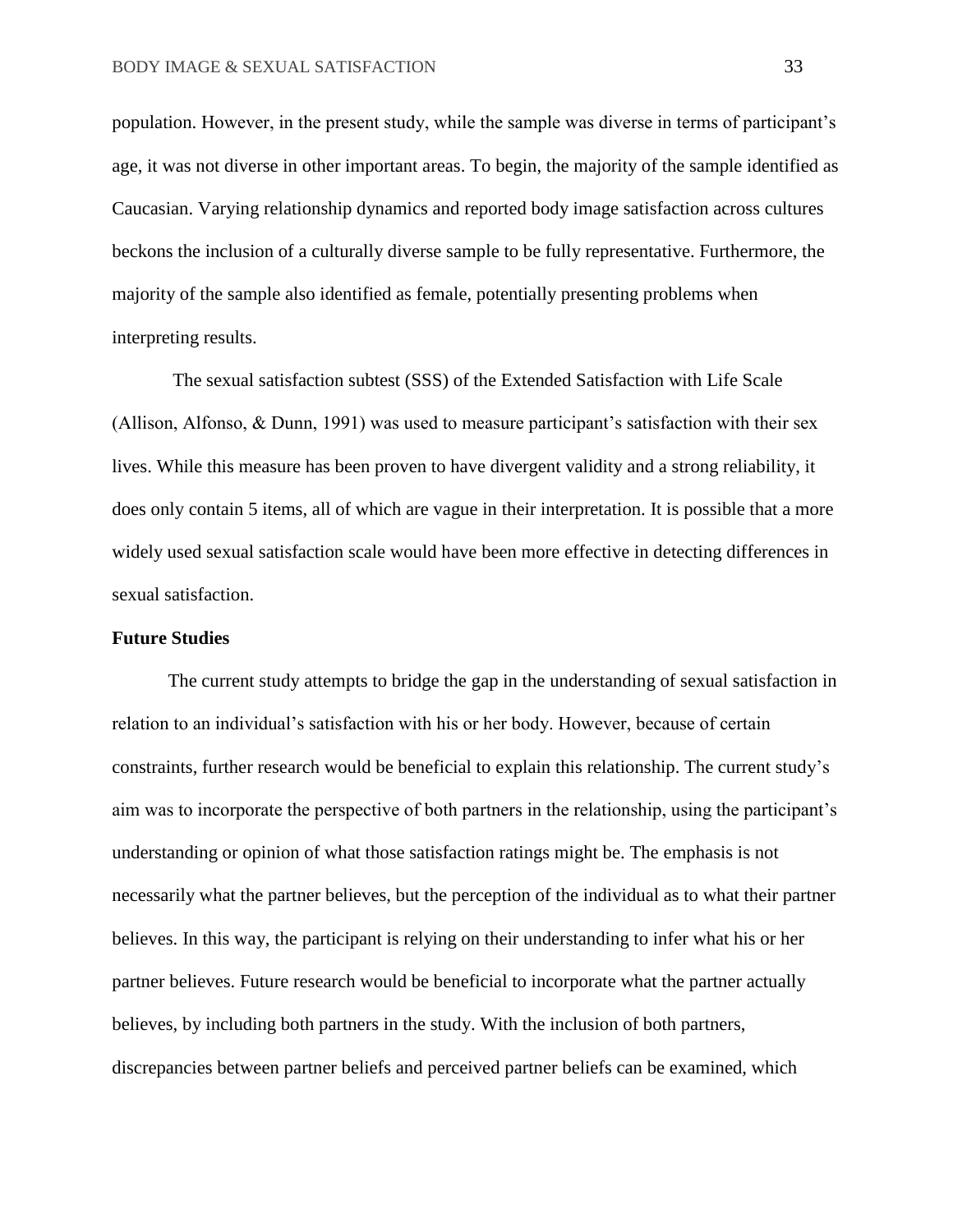could have numerous positive implications on body image satisfaction and relationship dynamics.

#### **Conclusion**

Relationships involve more than one individual, each bringing their own experiences, opinions, and values into the relationship. Since sex is considered to be one of the most intimate aspects of relationships, it is important to consider both partners' opinions when examining predictors of satisfaction or correlating variables. As evident in literature, there is clearly a relationship between an individual's body image satisfaction and his or her sexual satisfaction. However, this relationship has not considered the opinion of both partners. The findings of the present study support the idea that examining body image alone is not enough, as evident by the extended variance accounted for by the reported verbal feedback. However, these scores are all still from one individual, leaving room for improvement, like actually assessing verbal feedback or directly incorporating the partner's opinion.

Meltzer and McNulty (2010) found that women's body image was not only associated with their own satisfaction in their marriages and sexual lives, but also associated with their spouses' satisfaction. Therefore, studying the relationship of partner opinions on body image and the implications for sexual and relationship satisfaction has important implications significant for the couple as a whole. Markey and Markey (2006) stated that "sexual affirmation could be a therapeutic target for concrete work to reverse the devastating effect of body dissatisfaction on the most intimate aspects of the marital relationship," which calls for further investigation. Whether focusing on body image or sexual satisfaction, both partners in the relationship should be included because of the implications and the potential to increase positive change. Having positive communication, including support and verbal feedback, will lead to the initiation of and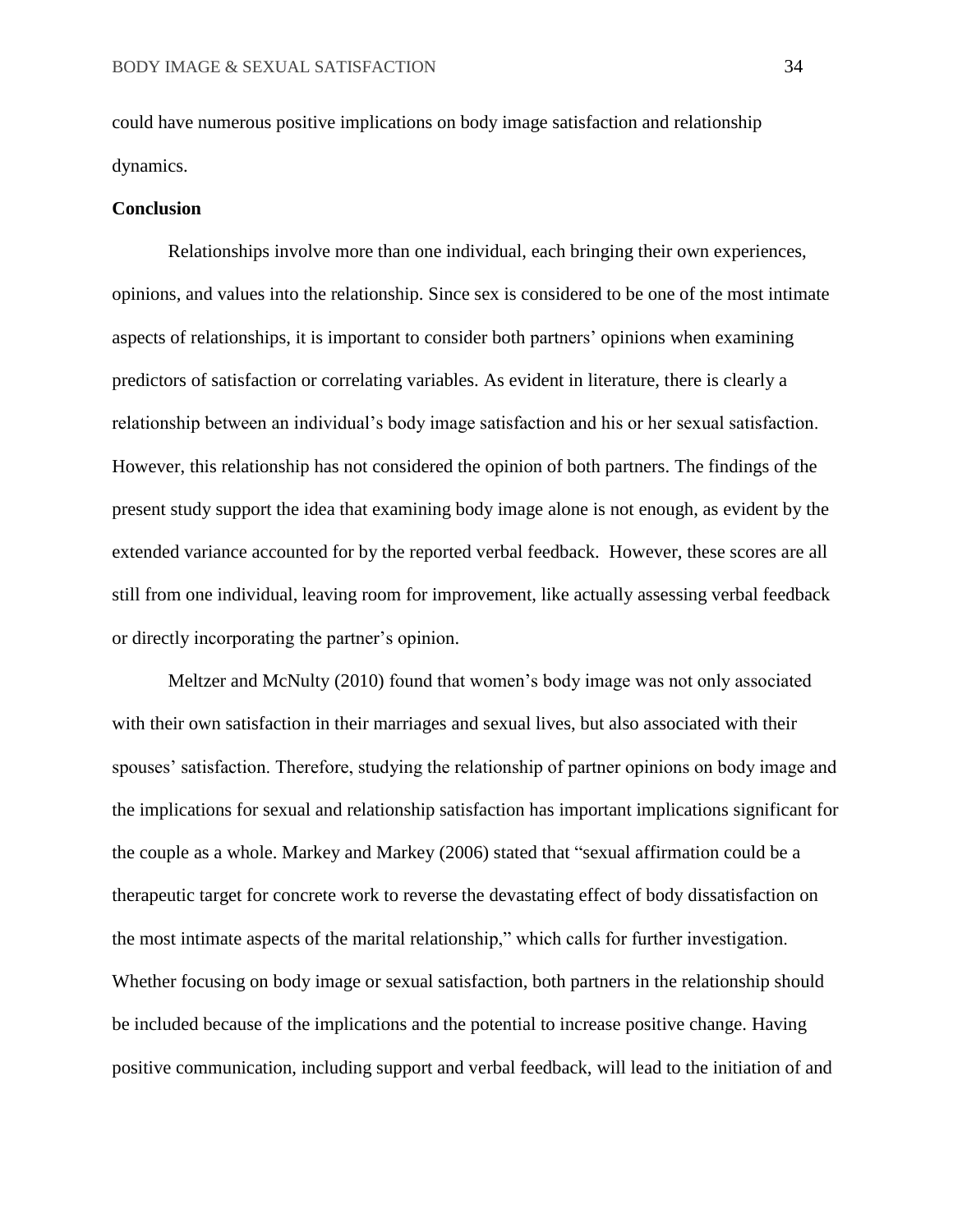carrying out healthier behaviors, especially in relationships with the feedback coming from the partner (Burke, & Segrin, 2014). The emphasis is on the idea of positive communication within the relationship, incorporating both partners. After all, it isn't always about what the reality is, but how it is perceived.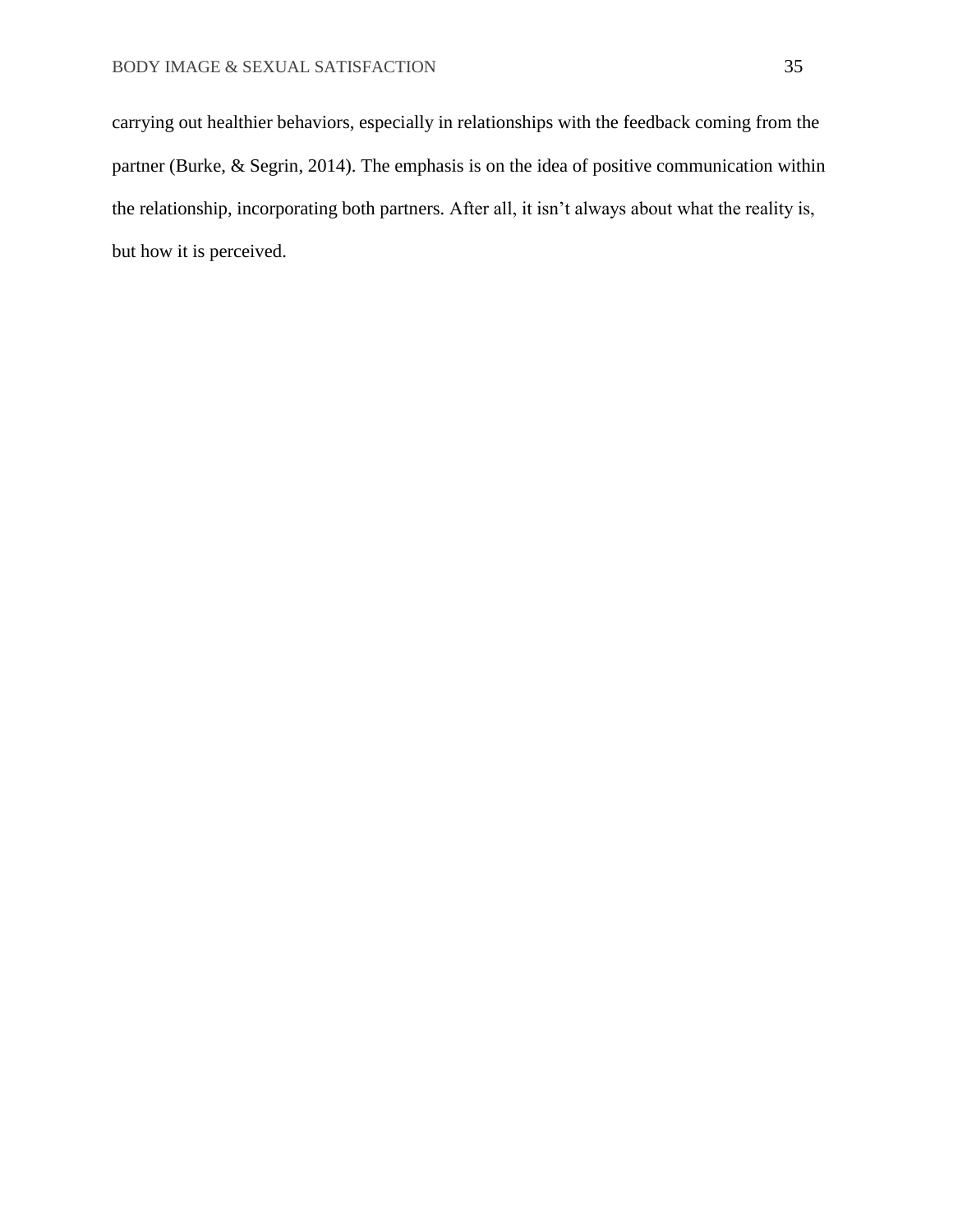## References

- Ackard, D.M., Kearney-Cooke, A., & Peterson, C.B. (1999). Effect of body image and selfimage on women's sexual behaviors. International Journal of Eating Disorders, 12, 422- 429.
- Alfonso, V. C., Allison, D. B., Rader, D. E., & Gorman, B. S. (1996). The extended satisfaction with life scale: Development and psychometric properties. Social Indicators Research, 38, 275-301.
- Allison, D. B., Alfonso, V. C., & Dunn, G. M. (1991). The extended satisfaction with life scale. The Behavior Therapist, 5, 15-16.
- van den Brink, F., Smeets, M. M., Hessen, D. J., Talens, J. G., & Woertman, L. (2013). Body satisfaction and sexual health in Dutch female university students. Journal of Sex Research, 50, 786-794.
- Best, S. (2005). *Understanding social divisions*. Sage.
- Brown, T. A., Cash, T. F., & Mikulka, P. J. (1990). Attitudinal body-image assessment: Factor analysis of the Body-Self Relations Questionnaire. Journal of Personality Assessment, 55, 135-144.
- Burke, T. J., & Segrin, C. (2014). Examining diet- and exercise-related communication in romantic relationships: Associations with health behaviors. Health Communication, 29(9), 877-887.
- Calogero, R. M., Herbozo, S., & Thompson, J. K. (2009). Complimentary Weightism: The potential costs of appearance-related commentary for women's self-objectification. *Psychology of Women Quarterly*, *33*(1), 120-132.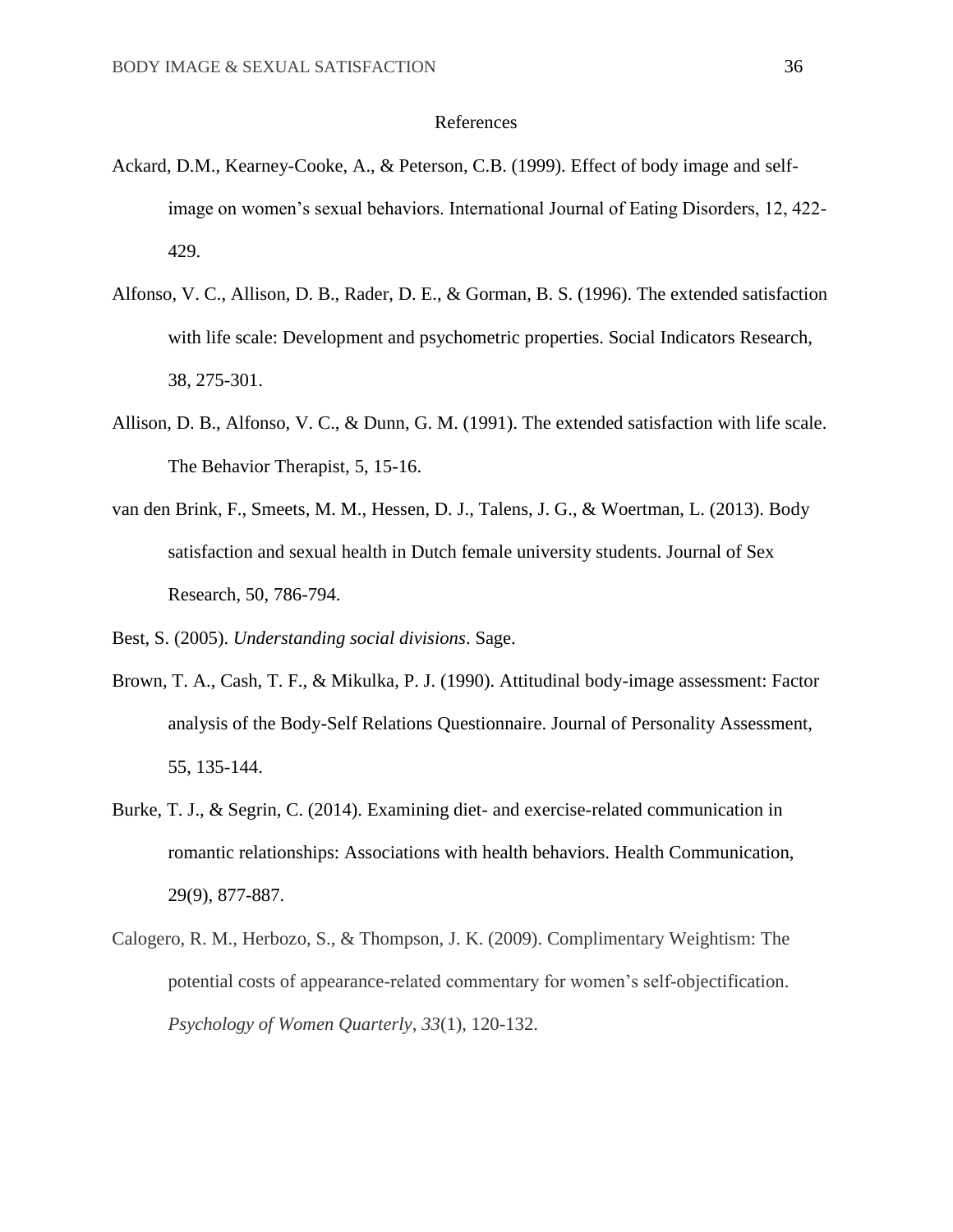- Carpenter, L. M. (2010). Toward a social science of sexual satisfaction: Commentary on "Virginity lost, satisfaction gained? Physiological and psychological sexual satisfaction at heterosexual debut" Journal of Sex Research, 47, 395-398.
- Cash, T. F., Fleming, E. C., Alindogan, J., Steadman, L., & Whitehead, A. (2002). Beyond body image as a trait: The development and validation of the Body Image States Scale. Eating Disorders, 10, 103-113.
- Cash, T. F., & Labarge, A. S. (1996). Development of the Appearance Schemas Inventory: A new cognitive body-image assessment. Cognitive therapy and Research, 20, 37-50.
- Doohan, E. M., & Manusov, V. (2004). The Communication of Compliments in Romantic Relationships: An Investigation of Relational Satisfaction and Sex Differences and Similarities in Compliment Behavior. *Western Journal Of Communication*, *68*(2), 170- 194.
- Erbil, N. (2012). The relationships between sexual function, body image, and body mass index among women. Sexuality & Disability, 31, 63-70.
- Fredrickson, B. L., & Roberts, T. A. (1997). Objectification theory. Psychology of women quarterly, 21(2), 173-206.
- Furnham, A., & Greaves, N. (1994). Gender and locus of control correlates of body image dissatisfaction. *European Journal of Personality*, *8*(3), 183-200.
- Haavio-Mannila, E., & Kontula, O. (1997). Correlates of increased sexual satisfaction. *Archives of sexual behavior*, *26*(4), 399-419.
- Henderson-King, D. H., & Verhoff, J. (1994). Sexual satisfaction and marital well-being in the first years of marriage. Journal of Social and Personal Relationships, 11(4), 509-534.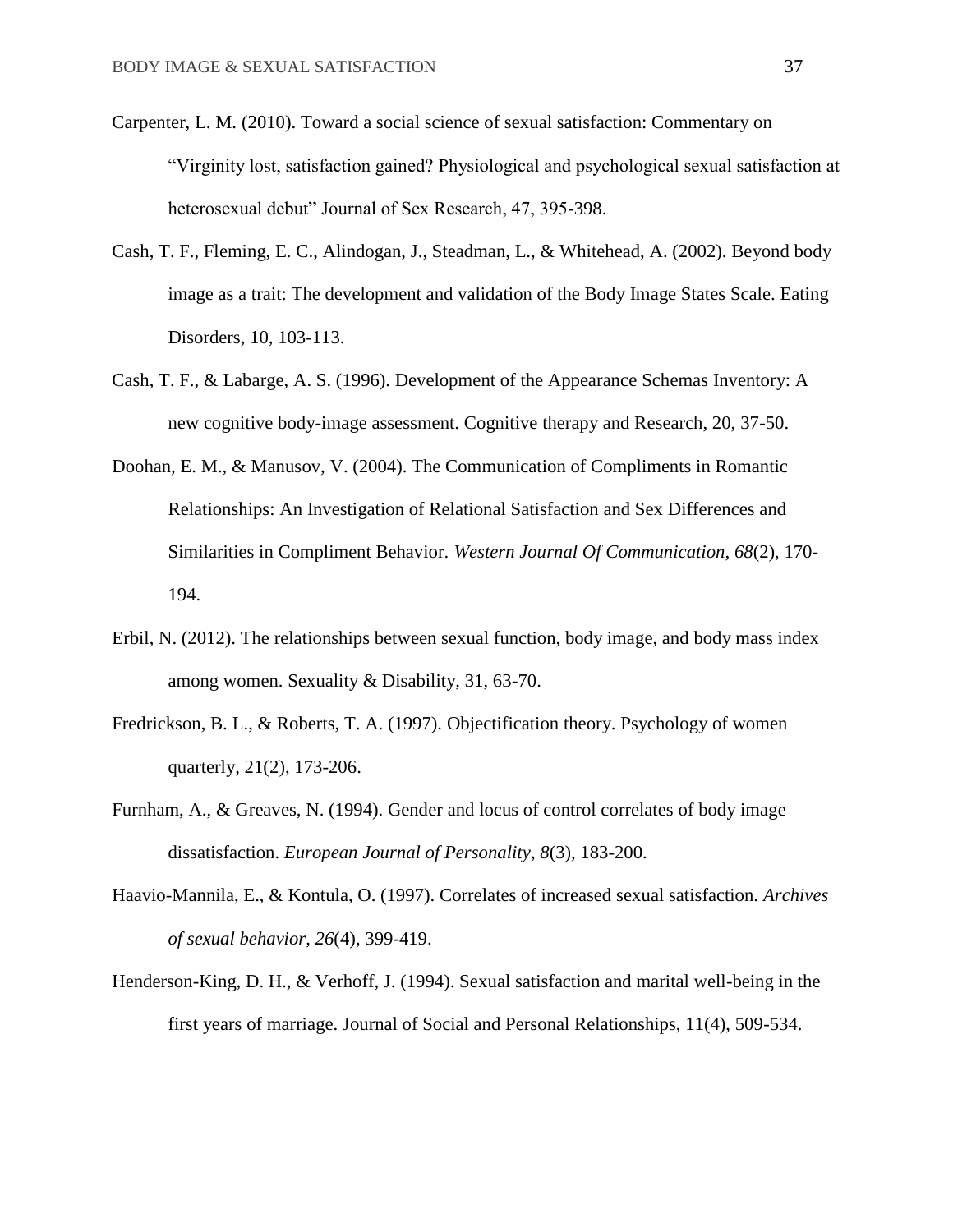- La Rocque, C. L., & Cioe, J. (2011). An evaluation of the relationship between body image and sexual avoidance. Journal of Sex Research, 48, 397-408.
- Lemer, J. L., Blodgett-Salana, E. H., Benson, K. E. (2013). The relationship between college women's sexual attitudes and sexual activity: The mediating role of body image. International Journal of Sexual Health, 25, 104-114.
- Luo, S., Zhang, G., Watson, D., & Snider, A. G. (2010). Using cross-sectional couple data to disentangle the causality between positive partner perceptions and marital satisfaction. Journal of Research in Personality, 44, 665-668.
- del Mar Sanchez-Fuentes, M., Santos-Iglesias, P., & Sierra, J. C. (2014). A systematic review of sexual satisfaction. International Journal of Clinical Health & Psychology, 14, 67-75.
- Mark, K. P., & Murray, S. H. (2012). Gender differences in desire discrepancy as a predictor of sexual and relationship satisfaction in a college sample of heterosexual romantic relationships. Journal of Sex and Marital Therapy, 38, 198-215.
- Markey, C. N., & Markey, P. M. (2006). Romantic Relationships and Body Satisfaction among Young Women. *Journal of Youth & Adolescence*, *35*(2), 256-264.
- Meltzer, A. L., & McNulty, J. K. (2010). Body image and marital satisfaction: Evidence for the mediating role of sexual frequency and sexual satisfaction. Journal of Family Psychology, 24, 156-164.
- Minda Oriña, M., Wood, W., & Simpson, J. A. (2002). Strategies of influence in close relationships. Journal of Experimental Social Psychology, 38(5), 459-472.
- Pearson, E. S., & Hall, C. R. (2013). Examining body image and its relationship to exercise motivation: An 18-week cardiovascular program for female initiates with overweight and obesity. Baltic Journal of Health & Physical Activity, 5, 121-131.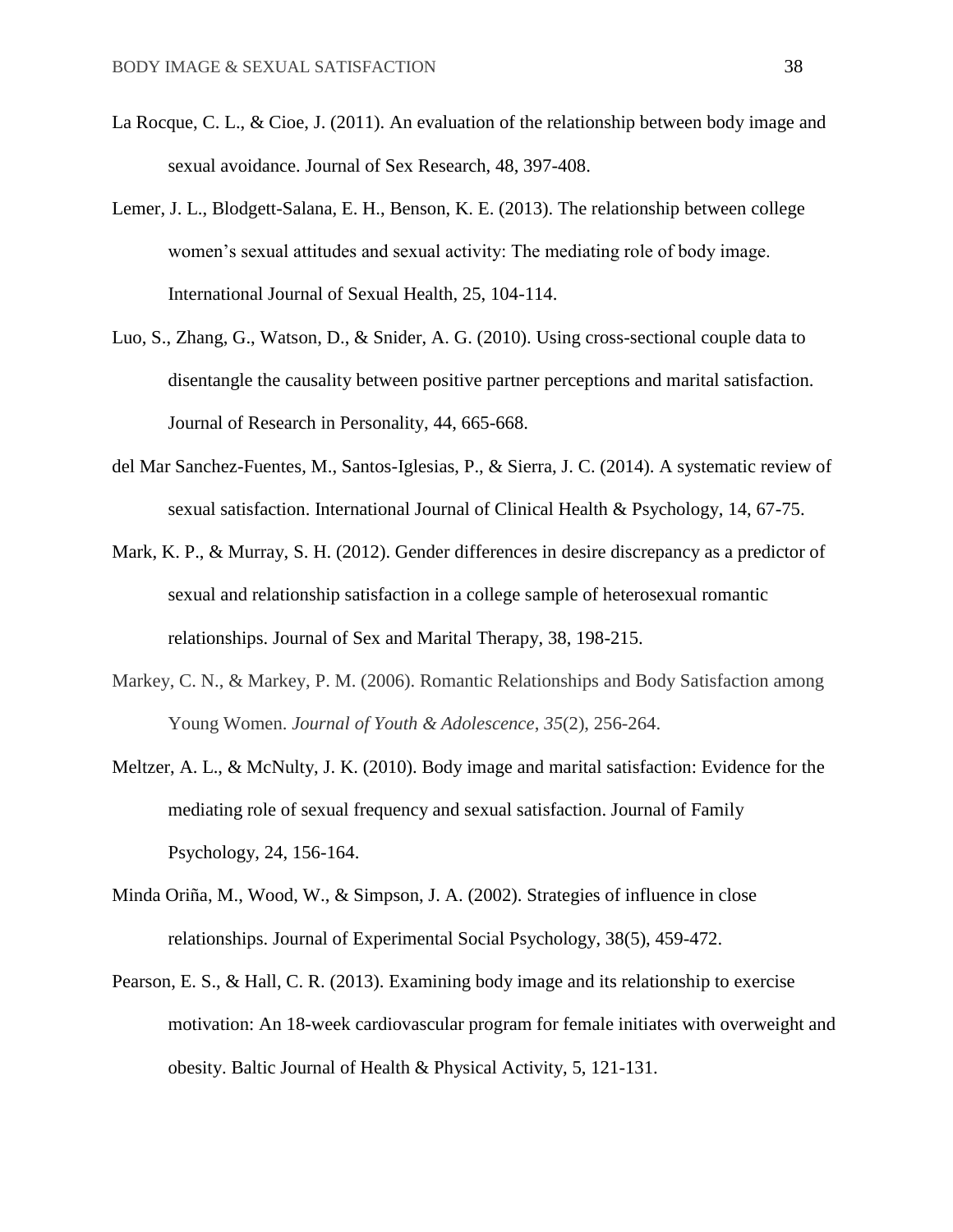- Pujois, Y., Mesten, C. M., & Seal, B. N. (2010). The association between sexual satisfaction and body image in women. Journal of Sex Medicine, 7, 905-916.
- Purdon, C. & Holdaway, L. (2006). Non-erotic thoughts: Content and relation to sexual functioning and sexual satisfaction. Journal of Sex Research, 43, 154-162.
- Schoeb, G., Belzile, M., Brassard, A., Desruisseaux, L. M., Potvin, C., Blais, M., & Bruyninx, S. (2013). The perceived equity and equality of sexual practices scale: Validation of a measure of equity and equality within couples. Canadian Journal of Human Sexuality, 22, 25-39.
- Sheets, V., & Ajmere, K. (2005). Are romantic partners a source of college students' weight concern?. *Eating behaviors*, *6*(1), 1-9.
- Smith, A. M., Patrick, K., Heywood, W., Pitts, M. K., Richters, J., Shelley, J. M., Simpson, J. M., & Ryall, R. (2011). Body mass index, sexual difficulties and sexual satisfaction among people in regular heterosexual relationships: A population-based study. Internal Medicine Journal, 641-651.
- Snell Jr, W. E., & Papini, D. R. (1989). The Sexuality Scale: An instrument to measure sexual esteem, sexual depression, and sexual preoccupation.
- Sprecher, S. (1999) "I love you more today than yesterday": Romantic partners' perceptions of changes in love and related affect over time. *Journal of Personality and Social Psychology*, 76(1), 46-53.
- Steer, A., & Tiggemann, M. (2008). The role of self-objectification in women's sexual functioning. Journal of Social & Clinical Psychology, 27, 205-225.